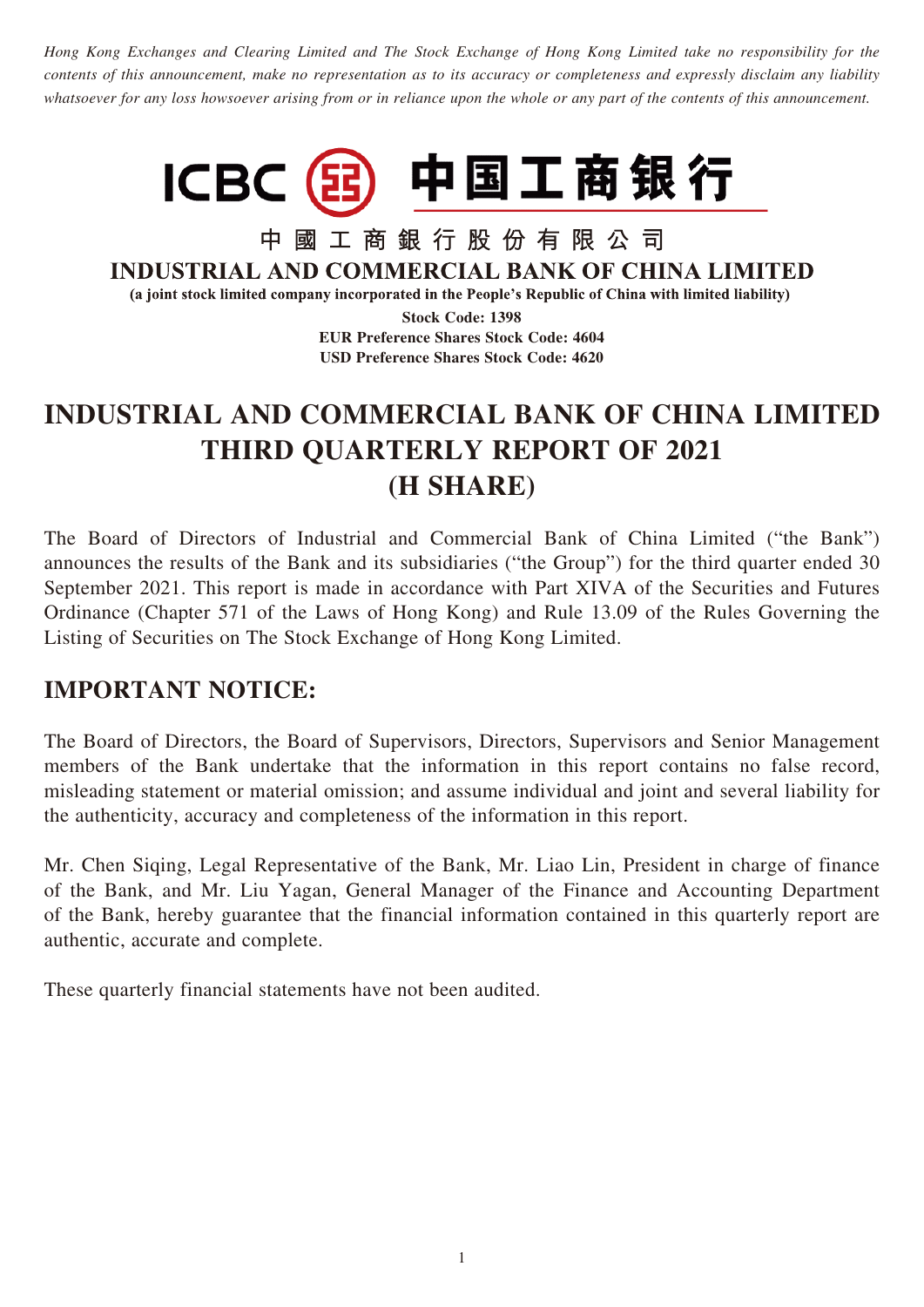# **I. Major Financial Data**

#### **i. Major accounting data and financial indicators**

| In Rh1D munding, whose chief were started                          |                                       |                                                                               |                                      |                                                                              |  |  |  |
|--------------------------------------------------------------------|---------------------------------------|-------------------------------------------------------------------------------|--------------------------------------|------------------------------------------------------------------------------|--|--|--|
|                                                                    | Three months<br>ended<br>30 September | Increase/decrease<br>as compared to the<br>three months ended<br>30 September | Nine months<br>ended<br>30 September | Increase/decrease<br>as compared to the<br>nine months ended<br>30 September |  |  |  |
| <b>Item</b>                                                        | 2021                                  | 2020 $(\% )$                                                                  | 2021                                 | 2020 $(\% )$                                                                 |  |  |  |
| Operating income                                                   | 217,489                               | 9.90                                                                          | 643,895                              | 7.27                                                                         |  |  |  |
| Net profit attributable to equity holders<br>of the parent company | 88,348                                | 10.59                                                                         | 251,821                              | 10.12                                                                        |  |  |  |
| Net cash flows from operating activities                           | N/A                                   | N/A                                                                           | 966,450                              | (52.17)                                                                      |  |  |  |
| Basic earnings per share (RMB Yuan)                                | 0.23                                  | 4.55                                                                          | 0.69                                 | 7.81                                                                         |  |  |  |
| Diluted earnings per share (RMB Yuan)                              | 0.23                                  | 4.55                                                                          | 0.69                                 | 7.81                                                                         |  |  |  |
| Return on weighted average equity<br>$(\%$ , annualised)           | 11.67                                 | An increase of<br>0.17 percentage points                                      | 11.81                                | An increase of<br>0.16 percentage points                                     |  |  |  |
|                                                                    |                                       |                                                                               |                                      |                                                                              |  |  |  |

| In RMB millions, unless otherwise stated |  |  |  |
|------------------------------------------|--|--|--|
|------------------------------------------|--|--|--|

|                                       | 30 September<br>2021 | 31 December<br>2020 | Increase/decrease as<br>compared to the end<br>of last year $(\% )$ |
|---------------------------------------|----------------------|---------------------|---------------------------------------------------------------------|
| Total assets                          | 35,398,066           | 33, 345, 058        | 6.16                                                                |
| Owners' equity attributable to equity | 3,146,096            | 2,893,502           | 8.73                                                                |
| holders of the parent company         |                      |                     |                                                                     |

#### **ii. Changes in major accounting data and financial indicators and the reasons thereof**

|                      | In RMB millions, except for percentages |              |                  |                              |  |
|----------------------|-----------------------------------------|--------------|------------------|------------------------------|--|
|                      | Nine months                             | Nine months  |                  |                              |  |
|                      | ended                                   | ended        |                  |                              |  |
|                      | 30 September                            | 30 September | Increase/        |                              |  |
| <b>Item</b>          | 2021                                    | 2020         | decrease $(\% )$ | Main reasons for change      |  |
| Net cash flows from  | 966,450                                 | 2,020,442    | (52.17)          | The year-on-year decrease    |  |
| operating activities |                                         |              |                  | in net due to customers,     |  |
|                      |                                         |              |                  | net deposits from banks and  |  |
|                      |                                         |              |                  | other financial institutions |  |
|                      |                                         |              |                  | and net reverse repurchase   |  |
|                      |                                         |              |                  | agreements resulted in the   |  |
|                      |                                         |              |                  | decrease in cash inflows     |  |

#### **iii. Reconciliation of differences between the financial statements prepared under Generally Accepted Accounting Principles of the People's Republic of China ("PRC GAAP") and those under International Financial Reporting Standards ("IFRSs")**

In respect of the financial statements of the Group prepared under PRC GAAP and those under IFRSs, net profit attributable to equity holders of the parent company for the reporting period ended 30 September 2021 and equity attributable to equity holders of the parent company as at the end of the reporting period have no differences.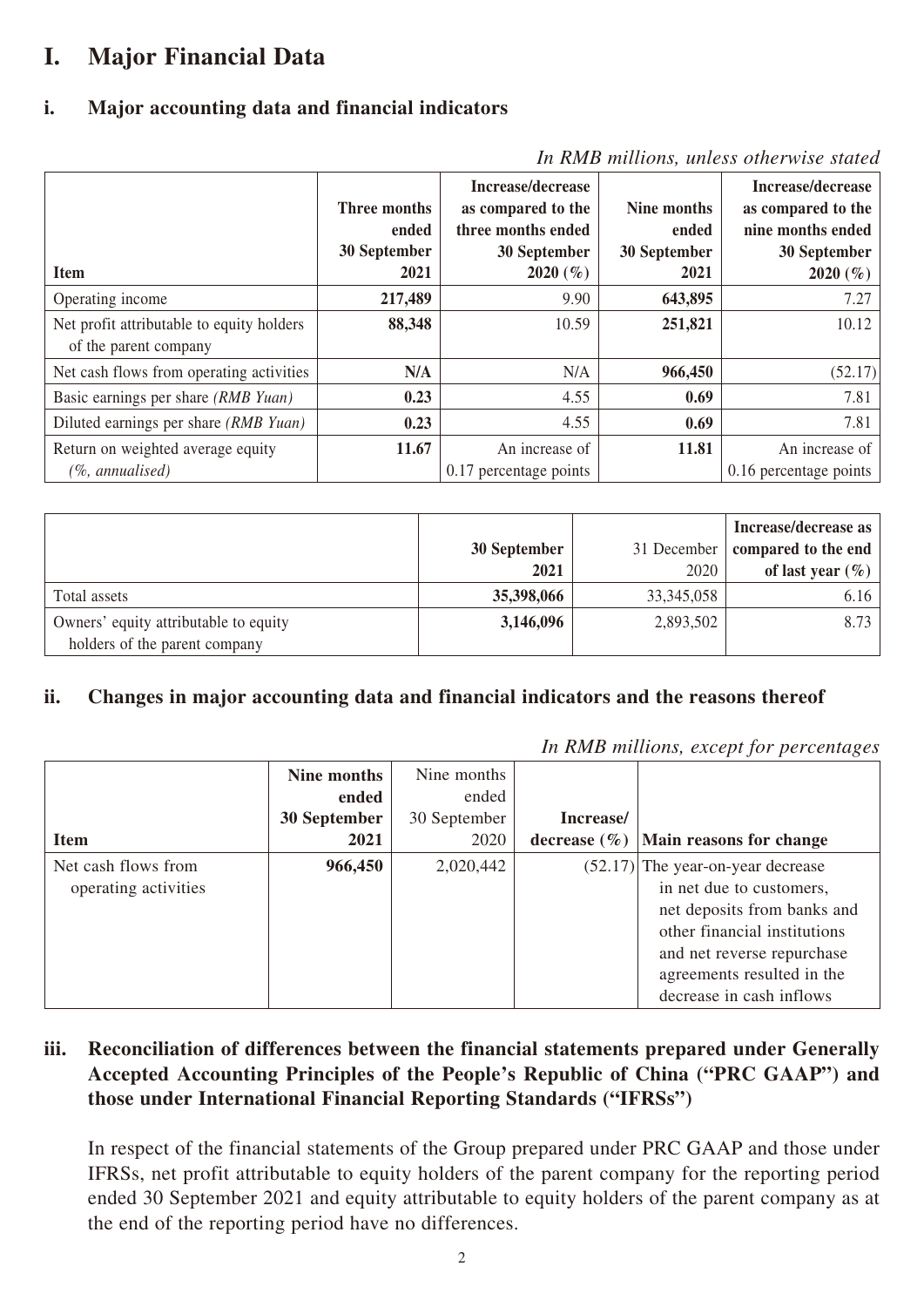## **II. Information on Shareholders**

#### **i. Number of shareholders and particulars of shareholding**

As at the end of the reporting period, the Bank had a total of 767,344 ordinary shareholders and no holders of preference shares with voting rights restored or holders of shares with special voting rights, including 113,787 holders of H shares and 653,557 holders of A shares.

#### **PARTICULARS OF SHAREHOLDING OF THE TOP 10 ORDINARY SHAREHOLDERS OF THE BANK**

*Unit: Share*

| Name of shareholder                                                                                       | Nature of shareholder    | <b>Class of</b><br>shares | Increase/<br>decrease of<br>shares as<br>compared to<br>the end of<br>last year | <b>Shares</b> held<br>at the end of<br>the period | <b>Shareholding</b><br>percentage<br>$(\%)$ | Number of<br>pledged/<br>locked-up/<br>marked shares |
|-----------------------------------------------------------------------------------------------------------|--------------------------|---------------------------|---------------------------------------------------------------------------------|---------------------------------------------------|---------------------------------------------|------------------------------------------------------|
| Central Huijin Investment Ltd.                                                                            | State-owned              | A Share                   | $\overline{\phantom{0}}$                                                        | 123,717,852,951                                   | 34.71                                       | None                                                 |
| Ministry of Finance of the People's<br>Republic of China                                                  | State-owned              | A Share                   |                                                                                 | 110,984,806,678                                   | 31.14                                       | None                                                 |
| HKSCC Nominees Limited <sup>(5)</sup>                                                                     | Foreign legal person     | H Share                   | $-5,017,925$                                                                    | 86,162,583,706                                    | 24.18                                       | Unknown                                              |
| National Council for Social<br>Security Fund <sup>(6)</sup>                                               | State-owned              | A Share                   |                                                                                 | 12,331,645,186                                    | 3.46                                        | None                                                 |
| Ping An Life Insurance Company<br>of China, Ltd. - Traditional -<br>Ordinary insurance products           | Other entities           | A Share                   |                                                                                 | 3,687,330,676                                     | 1.03                                        | None                                                 |
| China Securities Finance Co., Ltd.                                                                        | State-owned legal person | A Share                   | $-24$                                                                           | 2,416,131,540                                     | 0.68                                        | None                                                 |
| Hong Kong Securities<br>Clearing Company Limited <sup>(7)</sup>                                           | Foreign legal person     | A Share                   | $-8,270,919$                                                                    | 1,177,849,334                                     | 0.33                                        | None                                                 |
| Central Huijin Asset Management<br>Co., Ltd.                                                              | State-owned legal person | A Share                   |                                                                                 | 1,013,921,700                                     | 0.28                                        | None                                                 |
| China Life Insurance Company Limited<br>- Traditional - Ordinary insurance<br>$products -005L - CTO01 Hu$ | Other entities           | A Share                   | $-2,126,500$                                                                    | 468,222,788                                       | 0.13                                        | None                                                 |
| Taiping Life Insurance Co., Ltd.<br>- Traditional - Ordinary insurance<br>products - 022L - CT001 Hu      | Other entities           | A Share                   | 39,168,600                                                                      | 426,975,751                                       | 0.12                                        | None                                                 |

*Notes:* (1) The above data are based on the Bank's register of shareholders as at 30 September 2021.

- (2) The Bank had no shares subject to restrictions on sales.
- (3) HKSCC Nominees Limited is a wholly-owned subsidiary of Hong Kong Securities Clearing Company Limited. Central Huijin Asset Management Co., Ltd. is a wholly-owned subsidiary of Central Huijin Investment Ltd. Save as disclosed above, the Bank is not aware of any connected relations or concert party action among the afore-mentioned shareholders.
- (4) Except to the extent unknown to HKSCC Nominees Limited, the top 10 shareholders of the Bank did not participate in any margin trading, short selling or refinancing business.
- (5) The number of shares held by HKSCC Nominees Limited at the end of the period refers to the total H shares held by it as a nominee on behalf of all institutional and individual investors registered with accounts opened with HKSCC Nominees Limited as at 30 September 2021, which included H shares of the Bank held by National Council for Social Security Fund.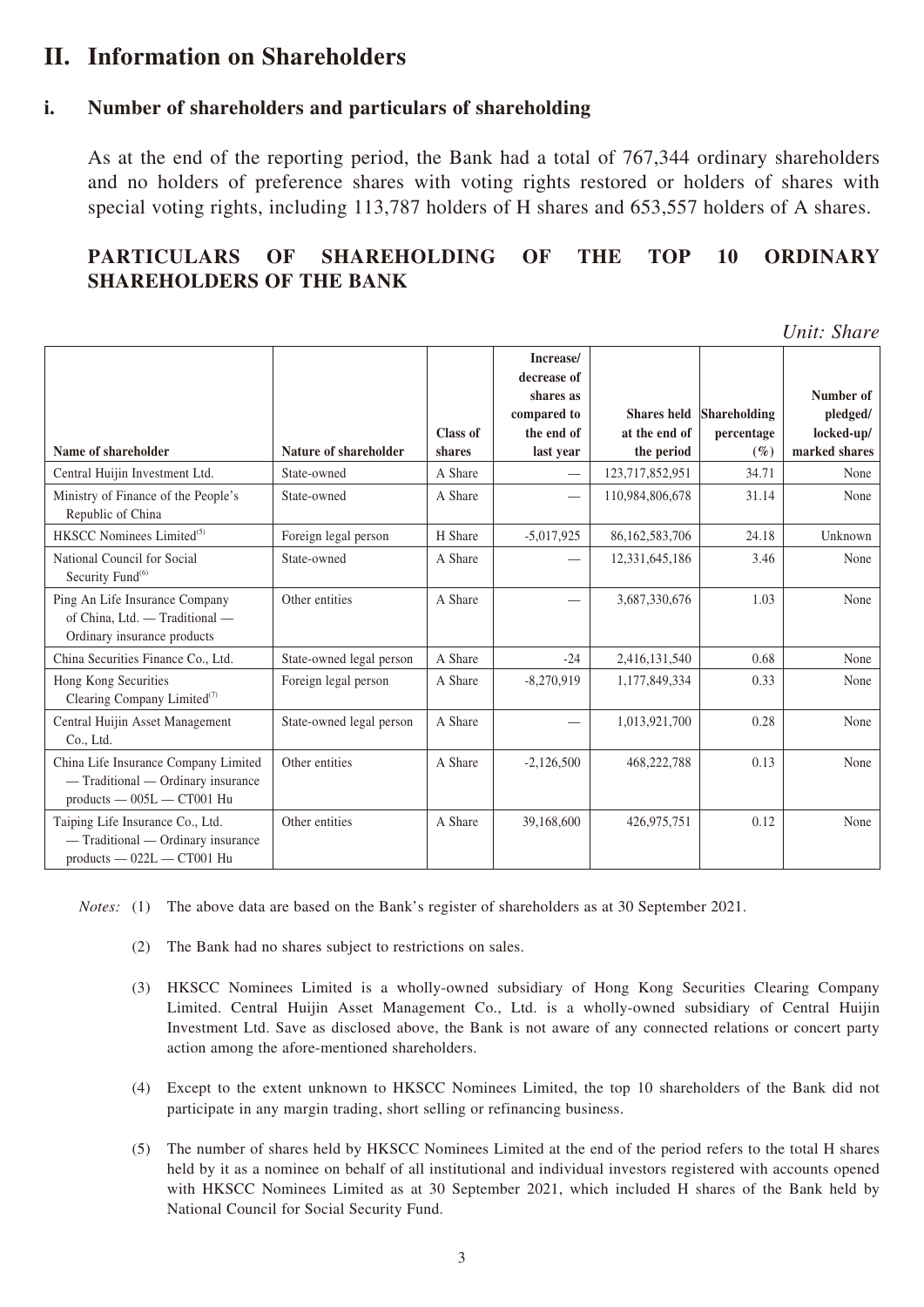- (6) According to the Notice on Comprehensively Transferring Part of State-Owned Capital to Fortify Social Security Funds (Cai Zi [2019] No. 49), Ministry of Finance of the People's Republic of China transferred 12,331,645,186 A shares to the state-owned capital transfer account of National Council for Social Security Fund in a lump sum in December 2019. According to the relevant requirements under the Notice of the State Council on Issuing the Implementation Plan for Transferring Part of State-Owned Capital to Fortify Social Security Funds (Guo Fa [2017] No. 49), National Council for Social Security Fund shall perform the obligation of more than 3-year lock-up period as of the date of the receipt of transferred shares. At the end of the reporting period, according to the information provided by National Council for Social Security Fund to the Bank, National Council for Social Security Fund also held 7,946,049,758 H shares of the Bank and 20,277,694,944 A and H shares in aggregate, accounting for 5.69% of the Bank's total ordinary shares.
- (7) The number of shares held by Hong Kong Securities Clearing Company Limited at the end of the period refers to the total A shares (Northbound shares of the Shanghai-Hong Kong Stock Connect) held by it as a nominal holder designated by and on behalf of Hong Kong and foreign investors as at 30 September 2021.

#### **ii. Number of preference shareholders and particulars of shareholding**

As at the end of the reporting period, the Bank had one offshore preference shareholder (or proxy), 23 domestic preference shareholders of "工行優1" and 34 domestic preference shareholders of "工行優2".

#### **PARTICULARS OF SHAREHOLDING OF THE TOP 10 OFFSHORE PREFERENCE SHAREHOLDERS (OR PROXIES) OF THE BANK**

*Unit: Share*

|                       |               |                        | Increase/<br>decrease of |                    |                     |                 |               |
|-----------------------|---------------|------------------------|--------------------------|--------------------|---------------------|-----------------|---------------|
|                       |               |                        | shares as                |                    |                     | Number of       | Number of     |
|                       |               |                        | compared to              | <b>Shares held</b> | <b>Shareholding</b> | shares subject  | pledged/      |
|                       | Nature of     |                        | the end of               | at the end of      | percentage          | to restrictions | locked-up/    |
| Name of shareholder   | shareholder   | <b>Class of shares</b> | last year                | the period         | $(\%)$              | on sales        | marked shares |
| The Bank of New York  | Foreign legal | USD offshore           |                          | 145,000,000        | 78.4                |                 | Unknown       |
| Depository (Nominees) | person        | preference             |                          |                    |                     |                 |               |
| Limited               |               | shares                 |                          |                    |                     |                 |               |
|                       |               | EUR offshore           |                          | 40,000,000         | 21.6                |                 | Unknown       |
|                       |               | preference             |                          |                    |                     |                 |               |
|                       |               | shares                 |                          |                    |                     |                 |               |

*Notes:* (1) The above data are based on the Bank's register of offshore preference shareholders as at 30 September 2021.

- (2) As the issuance of the offshore preference shares above was private offering, the register of preference shareholders presented the information on the proxy of placees.
- (3) The Bank is not aware of any connected relations or concert party action between the afore-mentioned preference shareholder and the top 10 ordinary shareholders.
- (4) "Shareholding percentage" refers to the percentage of offshore preference shares held by preference shareholders in total number of offshore preference shares.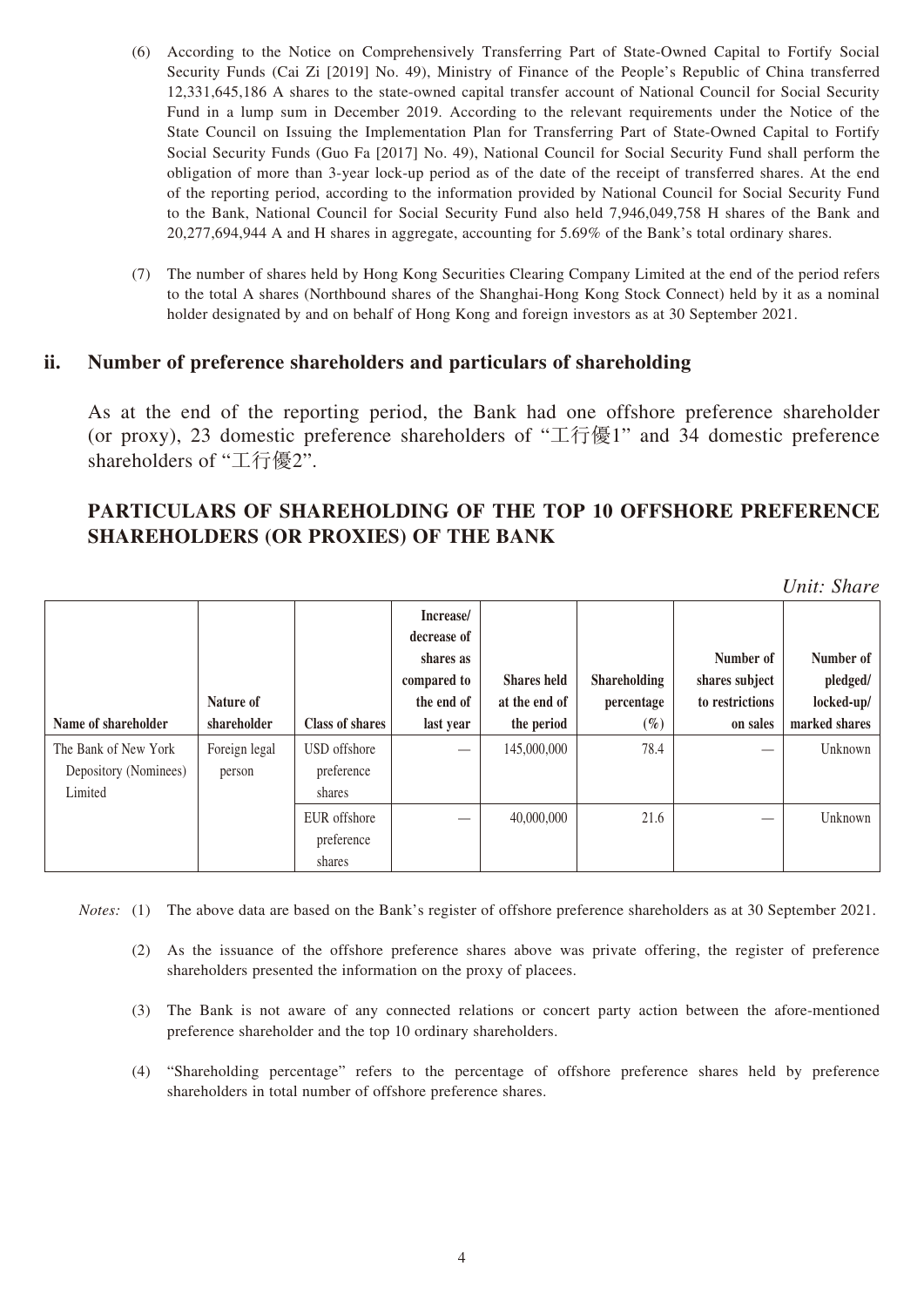#### **PARTICULARS OF SHAREHOLDING OF THE TOP 10 DOMESTIC PREFERENCE SHAREHOLDERS OF "工行優1"**

*Unit: Share*

|                                                                   |                                              |                                  | Increase/<br>decrease of<br>shares as |                                     |                            | Number of                         | Number of              |
|-------------------------------------------------------------------|----------------------------------------------|----------------------------------|---------------------------------------|-------------------------------------|----------------------------|-----------------------------------|------------------------|
|                                                                   | Nature of                                    |                                  | compared to<br>the end of             | <b>Shares held</b><br>at the end of | Shareholding<br>percentage | shares subject<br>to restrictions | pledged/<br>locked-up/ |
| Name of shareholder                                               | shareholder                                  | <b>Class of shares</b>           | last year                             | the period                          | $(\%)$                     | on sales                          | marked shares          |
| China Mobile<br>Communications<br>Group Co., Ltd.                 | State-owned<br>legal person                  | Domestic<br>preference<br>shares |                                       | 200,000,000                         | 44.4                       |                                   | None                   |
| China National Tobacco<br>Corporation                             | Other entities                               | Domestic<br>preference<br>shares |                                       | 50,000,000                          | 11.1                       |                                   | None                   |
| China Life Insurance<br>Company Limited                           | State-owned<br>legal person                  | Domestic<br>preference<br>shares |                                       | 35,000,000                          | 7.8                        |                                   | None                   |
| Ping An Life Insurance<br>Company of China, Ltd.                  | Domestic non-<br>state-owned<br>legal person | Domestic<br>preference<br>shares |                                       | 30,000,000                          | 6.7                        |                                   | None                   |
| <b>BOCOM Schroders Asset</b><br>Management Co., Ltd.              | Domestic non-<br>state-owned<br>legal person | Domestic<br>preference<br>shares |                                       | 18,000,000                          | 4.0                        |                                   | None                   |
| China International Capital<br>Corporation Limited                | State-owned<br>legal person                  | Domestic<br>preference<br>shares | 3,000,000                             | 18,000,000                          | 4.0                        |                                   | None                   |
| CCB Trust Co., Ltd.                                               | State-owned<br>legal person                  | Domestic<br>preference<br>shares |                                       | 15,000,000                          | 3.3                        |                                   | None                   |
| <b>BOC</b> International<br>(China) Co., Ltd.                     | State-owned<br>legal person                  | Domestic<br>preference<br>shares |                                       | 15,000,000                          | 3.3                        |                                   | None                   |
| CITIC Securities Co., Ltd.                                        | State-owned<br>legal person                  | Domestic<br>preference<br>shares | 9,240,000                             | 12,290,000                          | 2.7                        |                                   | None                   |
| China National Tobacco<br>Corporation<br>Shandong Branch          | Other entities                               | Domestic<br>preference<br>shares |                                       | 10,000,000                          | 2.2                        |                                   | None                   |
| China National Tobacco<br>Corporation<br>Heilongjiang Branch      | Other entities                               | Domestic<br>preference<br>shares |                                       | 10,000,000                          | 2.2                        |                                   | None                   |
| Ping An Property &<br>Casualty Insurance<br>Company of China Ltd. | Domestic non-<br>state-owned<br>legal person | Domestic<br>preference<br>shares |                                       | 10,000,000                          | 2.2                        |                                   | None                   |

*Notes:* (1) The above data are based on the Bank's register of domestic preference shareholders of "工行優1" as at 30 September 2021.

- (2) China National Tobacco Corporation Shandong Branch and China National Tobacco Corporation Heilongjiang Branch are both wholly-owned subsidiaries of China National Tobacco Corporation. "China Life Insurance Company Limited — Traditional — Ordinary insurance products —  $005L - C T 001$  Hu" is managed by China Life Insurance Company Limited. "Ping An Life Insurance Company of China, Ltd. — Traditional — Ordinary insurance products" is managed by Ping An Life Insurance Company of China, Ltd. Ping An Life Insurance Company of China, Ltd. and Ping An Property & Casualty Insurance Company of China Ltd. have connected relations. Central Huijin Investment Ltd. is the controlling shareholder of China International Capital Corporation Limited. Save as disclosed above, the Bank is not aware of any connected relations or concert party action among the afore-mentioned preference shareholders and among the afore-mentioned preference shareholders and top 10 ordinary shareholders.
- (3) "Shareholding percentage" refers to the percentage of domestic preference shares of "工行優1" held by preference shareholders in total number (450 million shares) of domestic preference shares of "工行優1".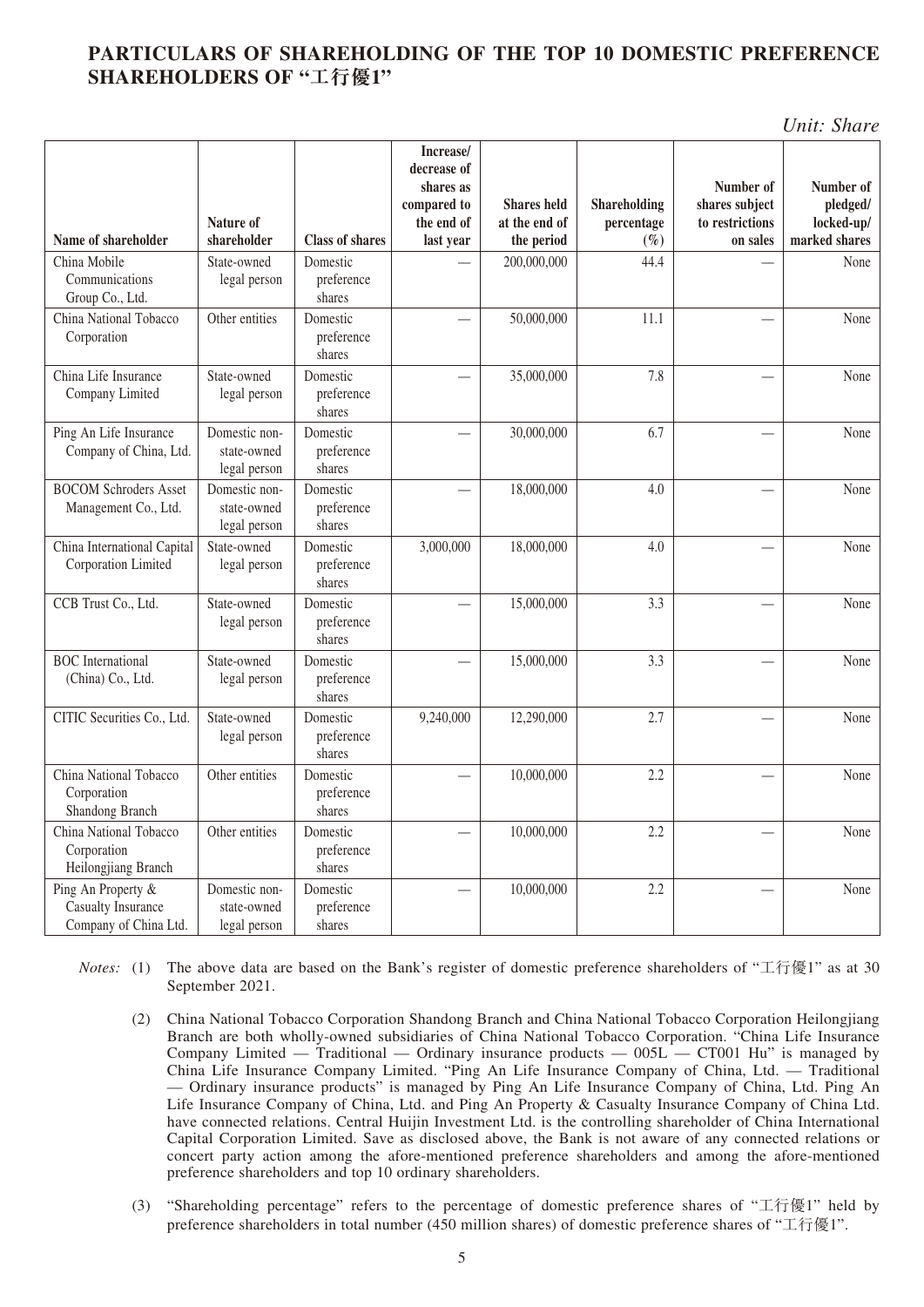#### **PARTICULARS OF SHAREHOLDING OF THE TOP 10 DOMESTIC PREFERENCE SHAREHOLDERS OF "工行優2"**

*Unit: Share*

|                                                                          |                                              |                                  | Increase/<br>decrease of<br>shares as<br>compared to | <b>Shares held</b> | Shareholding | Number of<br>shares subject | Number of<br>pledged/ |
|--------------------------------------------------------------------------|----------------------------------------------|----------------------------------|------------------------------------------------------|--------------------|--------------|-----------------------------|-----------------------|
|                                                                          | Nature of                                    |                                  | the end of                                           | at the end of      | percentage   | to restrictions             | locked-up/            |
| Name of shareholder                                                      | shareholder                                  | <b>Class of shares</b>           | last year                                            | the period         | $(\%)$       | on sales                    | marked shares         |
| China Life Insurance<br>Company Limited                                  | State-owned<br>legal person                  | Domestic<br>preference<br>shares |                                                      | 120,000,000        | 17.1         |                             | None                  |
| China Mobile<br>Communications<br>Group Co., Ltd.                        | State-owned<br>legal person                  | Domestic<br>preference<br>shares |                                                      | 100,000,000        | 14.3         |                             | None                  |
| China International Capital<br>Corporation Limited                       | State-owned<br>legal person                  | Domestic<br>preference<br>shares | 99,250,000                                           | 99,250,000         | 14.2         |                             | None                  |
| <b>BOC</b> International<br>(China) Co., Ltd.                            | State-owned<br>legal person                  | Domestic<br>preference<br>shares |                                                      | 70,000,000         | 10.0         |                             | None                  |
| CCB Trust Co., Ltd.                                                      | State-owned<br>legal person                  | Domestic<br>preference<br>shares |                                                      | 70,000,000         | 10.0         |                             | None                  |
| China National Tobacco<br>Corporation                                    | Other entities                               | Domestic<br>preference<br>shares |                                                      | 50,000,000         | 7.1          |                             | None                  |
| Hwabao Trust Co., Ltd.                                                   | State-owned<br>legal person                  | Domestic<br>preference<br>shares | 48,300,000                                           | 48,300,000         | 6.9          |                             | None                  |
| Shanghai Tobacco<br>Group Co., Ltd.                                      | Other entities                               | Domestic<br>preference<br>shares |                                                      | 30,000,000         | 4.3          |                             | None                  |
| Bank of Beijing Co., Ltd.                                                | Domestic non-<br>state-owned<br>legal person | Domestic<br>preference<br>shares |                                                      | 20,000,000         | 2.9          |                             | None                  |
| <b>BOCOM Schroders Asset</b><br>Management Co., Ltd.                     | Domestic non-<br>state-owned<br>legal person | Domestic<br>preference<br>shares |                                                      | 15,000,000         | 2.1          |                             | None                  |
| Ping An Property &<br><b>Casualty Insurance</b><br>Company of China Ltd. | Domestic non-<br>state-owned<br>legal person | Domestic<br>preference<br>shares |                                                      | 15,000,000         | 2.1          |                             | None                  |

*Notes:* (1) The above data are based on the Bank's register of domestic preference shareholders of "工行優2" as at 30 September 2021.

- (2) Shanghai Tobacco Group Co., Ltd., China National Tobacco Corporation Shandong Branch and China National Tobacco Corporation Heilongjiang Branch are all wholly-owned subsidiaries of China National Tobacco Corporation. "China Life Insurance Company Limited — Traditional — Ordinary insurance products — 005L — CT001 Hu" is managed by China Life Insurance Company Limited. "Ping An Life Insurance Company of China, Ltd. — Traditional — Ordinary insurance products" is managed by Ping An Life Insurance Company of China, Ltd. Ping An Life Insurance Company of China, Ltd. and Ping An Property & Casualty Insurance Company of China Ltd. have connected relations. Central Huijin Investment Ltd. is the controlling shareholder of China International Capital Corporation Limited. Save as disclosed above, the Bank is not aware of any connected relations or concert party action among the afore-mentioned preference shareholders and among the afore-mentioned preference shareholders and top 10 ordinary shareholders.
- (3) "Shareholding percentage" refers to the percentage of domestic preference shares of "工行優2" held by preference shareholders in total number (700 million shares) of domestic preference shares of "工行優2".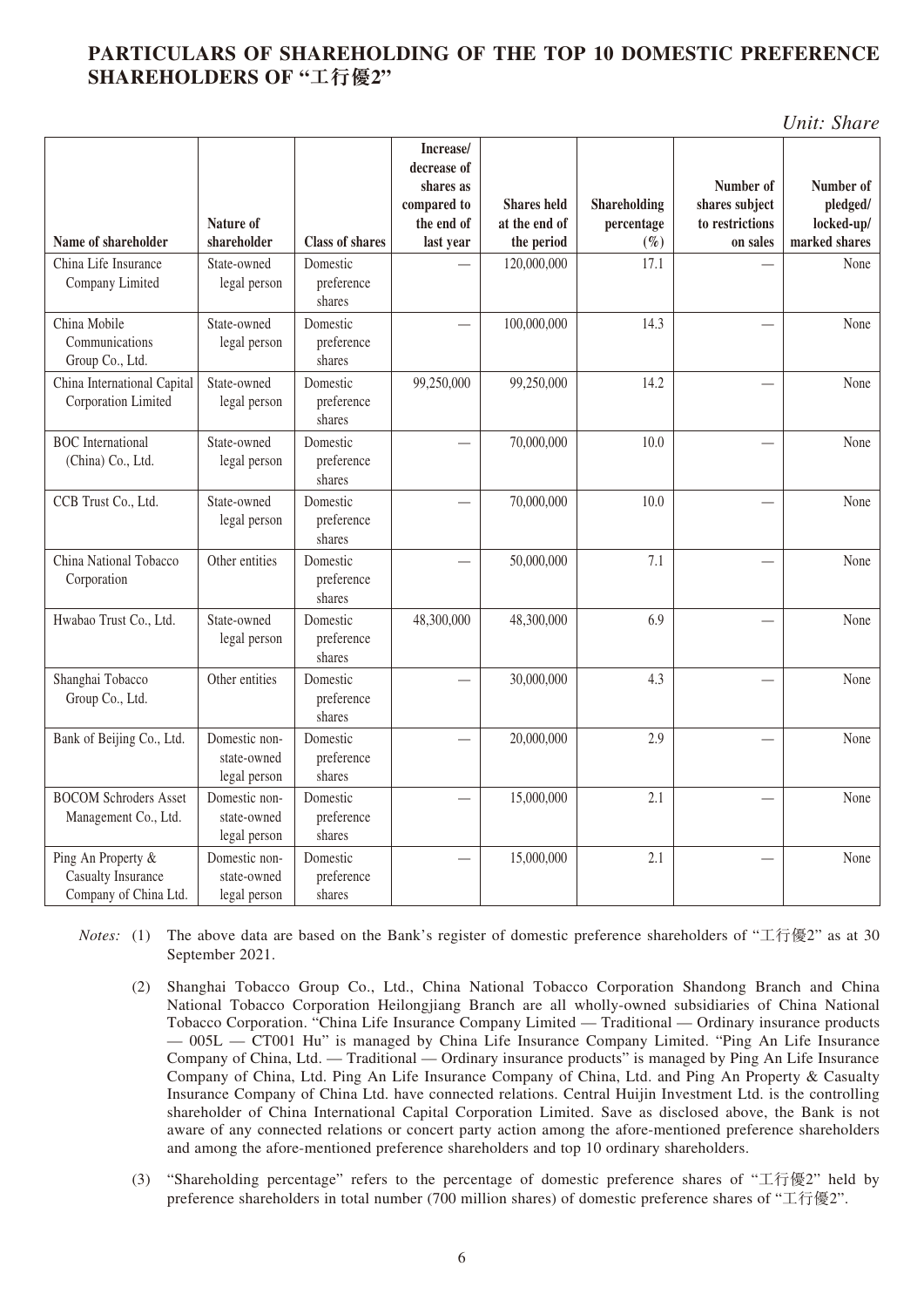# **III. Other Matters Requiring Attention**

#### **i. Brief analysis on overall operating activities in the third quarter**

(The financial data herein are presented in RMB unless otherwise indicated.)

Set out below are the highlights of the operating results of the Group for the reporting period:

For the first nine months of 2021, net profit amounted to RMB253,330 million, representing an increase of 10.06% compared with the same period of last year. Annualised return on average total assets and annualised return on weighted average equity were 0.98% and 11.81%, up 0.01 and 0.16 percentage points respectively.

Operating income amounted to RMB643,895 million, representing an increase of 7.27% compared with the same period of last year. Net interest income was RMB511,148 million, representing an increase of 5.87%. Annualised net interest margin stood at 2.11%. Noninterest income reported RMB132,747 million, representing an increase of 13.02%, of which net fee and commission income was RMB105,287 million, representing an increase of 0.28%. Operating expenses (excluding taxes and surcharges) were RMB143,153 million, representing an increase of 9.33%. Cost-to-income ratio was 22.23%.

As at the end of the reporting period, total assets amounted to RMB35,398,066 million, representing an increase of RMB2,053,008 million or 6.16% over the end of the previous year. Total loans and advances to customers (excluding accrued interest) amounted to RMB20,425,479 million, representing an increase of RMB1,801,171 million or 9.67%, of which RMB loans of domestic branches grew by RMB1,784,348 million or 10.62%. In terms of the structure, corporate loans were RMB12,277,615 million, personal loans were RMB7,760,617 million and discounted bills were RMB387,247 million. Investments reached RMB9,010,416 million, representing an increase of RMB419,277 million or 4.88%.

Total liabilities amounted to RMB32,234,781 million, representing an increase of RMB1,799,238 million or 5.91% over the end of the previous year. Due to customers amounted to RMB26,841,575 million, representing an increase of RMB1,706,849 million or 6.79%. In terms of the structure, time deposits were RMB13,247,218 million, demand deposits were RMB12,986,194 million, other deposits were RMB275,266 million and accrued interest was RMB332,897 million.

Shareholders' equity amounted to RMB3,163,285 million, representing an increase of RMB253,770 million or 8.72% over the end of last year.

According to the five-category classification of loans, the balance of non-performing loans ("NPLs") amounted to RMB311,316 million, representing an increase of RMB17,338 million over the end of the previous year. The NPL ratio was 1.52%, representing a decrease of 0.06 percentage points. The allowance to NPL ratio stood at 196.80%, representing an increase of 16.12 percentage points.

The core tier 1 capital adequacy ratio was 13.14%, the tier 1 capital adequacy ratio was 14.68% and the capital adequacy ratio was 17.45%, all meeting regulatory requirements.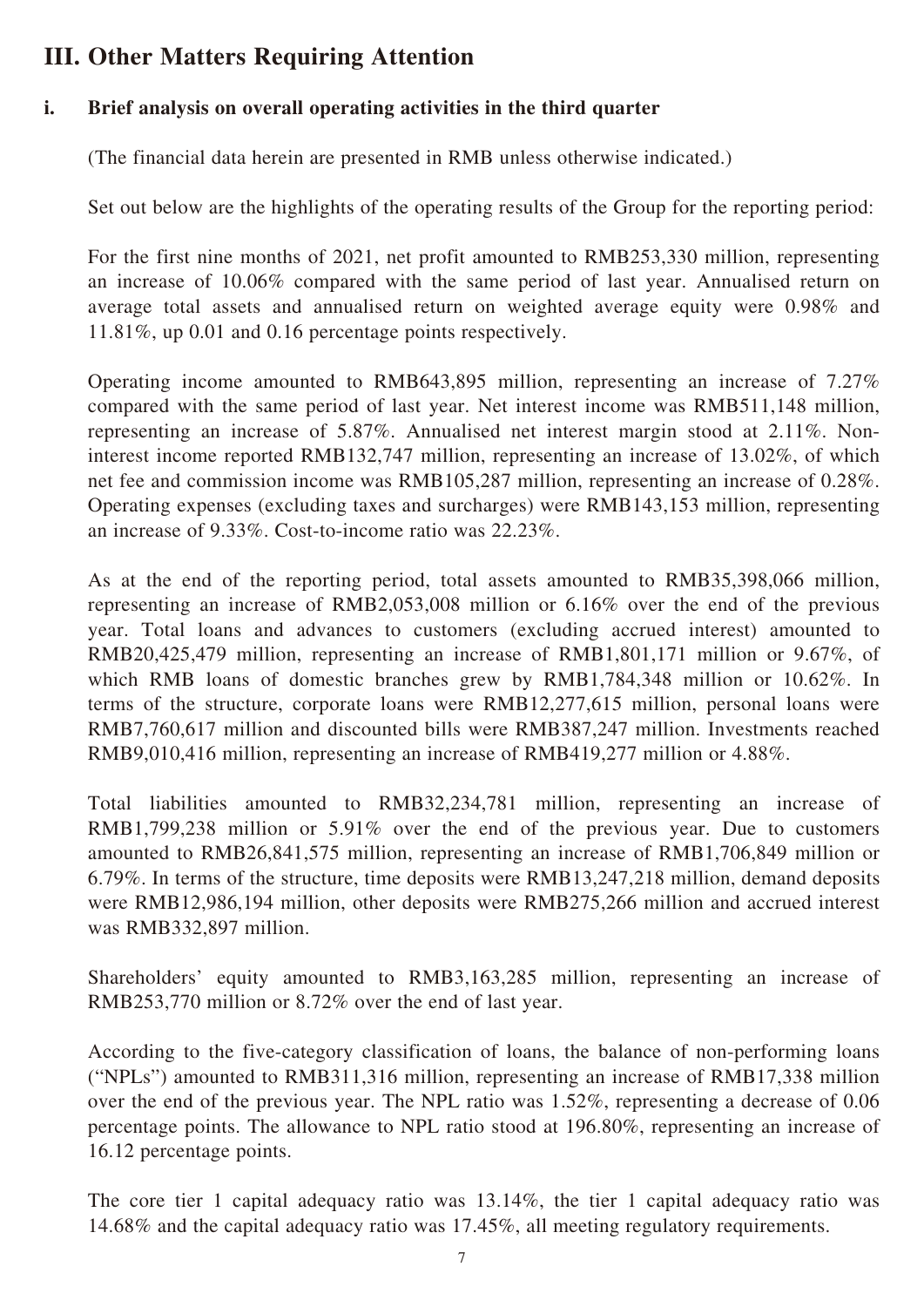#### **ii. Progress of significant events**

#### *Issuance of Undated Additional Tier 1 Capital Bonds*

The Bank issued undated additional tier 1 capital bonds of USD6.16 billion in the offshore market in September 2021. All proceeds from this issuance, after deduction of issuance expenses, will be used to replenish the Bank's additional tier 1 capital in accordance with applicable laws and approvals by the regulatory authorities.

#### *Issuance Progress of Eligible Tier 2 Capital Instruments*

The Board of Directors of the Bank considered and approved the Proposal on the Issuance of Eligible Tier 2 Capital Instruments on 29 October 2021. The issuance plan of tier 2 capital instruments is subject to review and approval by the Shareholders' General Meeting of the Bank, and it also requires approval by the relevant regulatory authorities after being approved by the Shareholders' General Meeting.

#### *Redemption Progress of Offshore EUR Preference Shares*

The Bank issued offshore preference shares of EUR0.6 billion in 2014. The Board of Directors of the Bank considered and approved the Proposal on Exercise of Redemption of Offshore EUR Preference Shares on 27 August 2021. On the premise of obtaining the approval of China Banking and Insurance Regulatory Commission, the Bank plans to exercise the redemption of all the above-mentioned offshore EUR preference shares on 10 December 2021. In October 2021, the Bank received a reply from China Banking and Insurance Regulatory Commission, which had no objection to the Bank's redemption of offshore preference shares of EUR0.6 billion.

For details on the above-mentioned issuance and redemption progress of capital instruments, please refer to the announcements published by the Bank on the website of Shanghai Stock Exchange, the "HKEXnews" website of Hong Kong Exchanges and Clearing Limited and the website of the Bank.

#### **iii. Implementation of cash dividend policy during the reporting period**

Upon the approval at the Annual General Meeting for the Year 2020 held on 21 June 2021, the Bank has distributed cash dividends of about RMB94,804 million, or RMB2.660 per ten shares (pre-tax), for the period from 1 January 2020 to 31 December 2020 to the ordinary shareholders whose names appeared on the share register after the close of market on 5 July 2021.

The Bank considered and approved the implementation of dividend distribution for "工行優 2" and offshore USD preference shares at the meeting of the Board of Directors convened on 27 August 2021, and distributed total dividends of RMB2,940 million for "工行優2" on 24 September 2021 at the dividend rate of 4.2% (pre-tax, and tax payable arising from dividend income gained by domestic preference shareholders shall be borne by them in accordance with relevant laws and regulations); distributed the dividends for offshore USD preference shares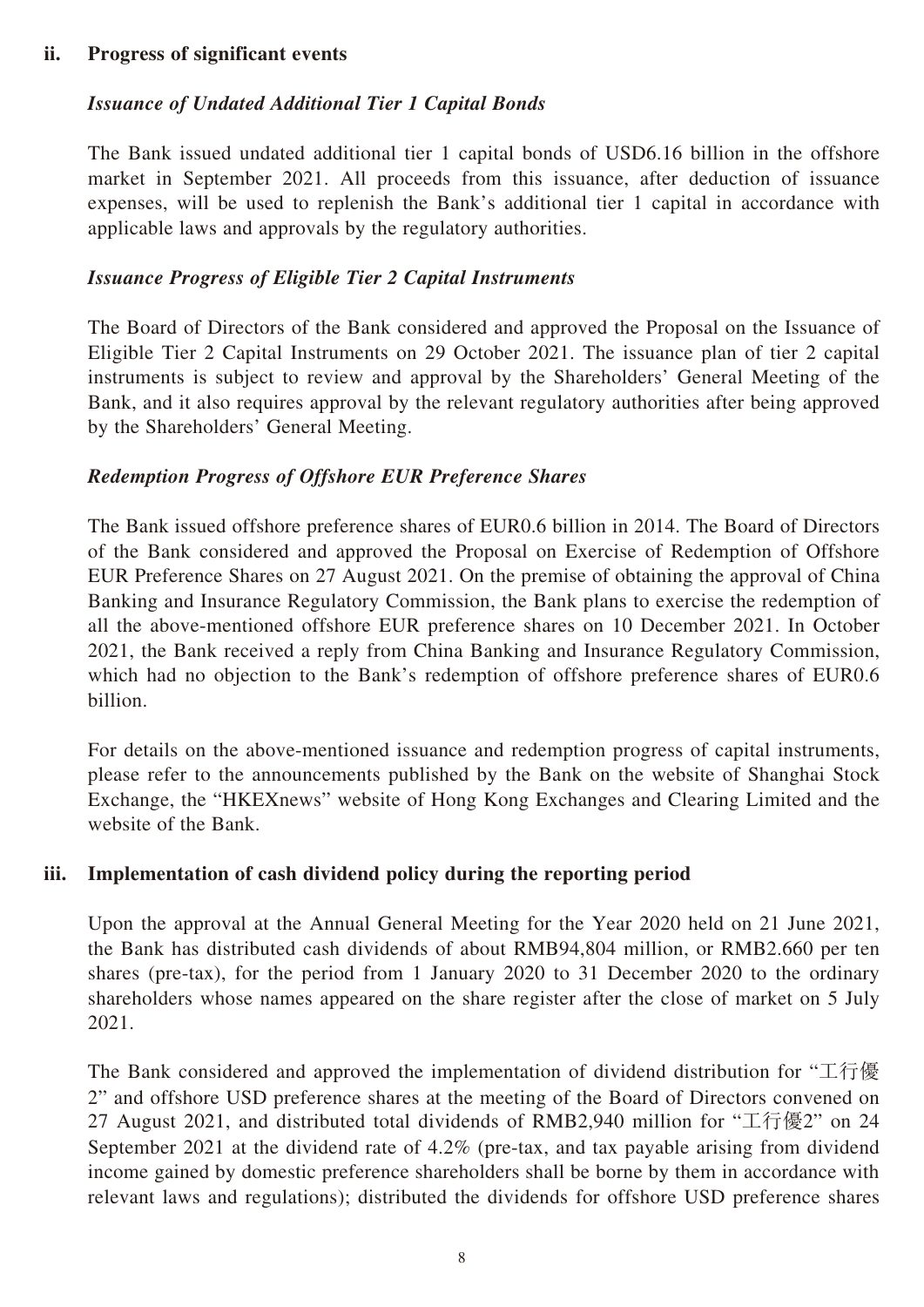on 23 September 2021 at the dividend rate of 3.58% (after-tax, namely the actual dividend rate obtained by offshore USD preference shareholders) and the dividends distributed on offshore USD preference shares were approximately USD115.3 million including approximately USD103.8 million paid to preference shareholders and approximately USD11.5 million of withholding income tax.

The Bank considered and approved the implementation of dividend distribution for offshore EUR preference shares and "工行優1" at the meeting of the Board of Directors convened on 29 October 2021, planning to distribute the dividends for offshore EUR preference shares on 10 December 2021 at the dividend rate of 6% (after-tax, namely the actual dividend rate obtained by offshore EUR preference shareholders) and the dividends distributed on preference shares will be EUR40.00 million including EUR36.00 million to be paid to preference shareholders and EUR4.00 million of withholding income tax; and to distribute total dividends of RMB2,061 million for "工行優1" on 23 November 2021 at a dividend rate of 4.58% (pre-tax, and tax payable arising from dividend income gained by domestic preference shareholders shall be borne by them in accordance with relevant laws and regulations).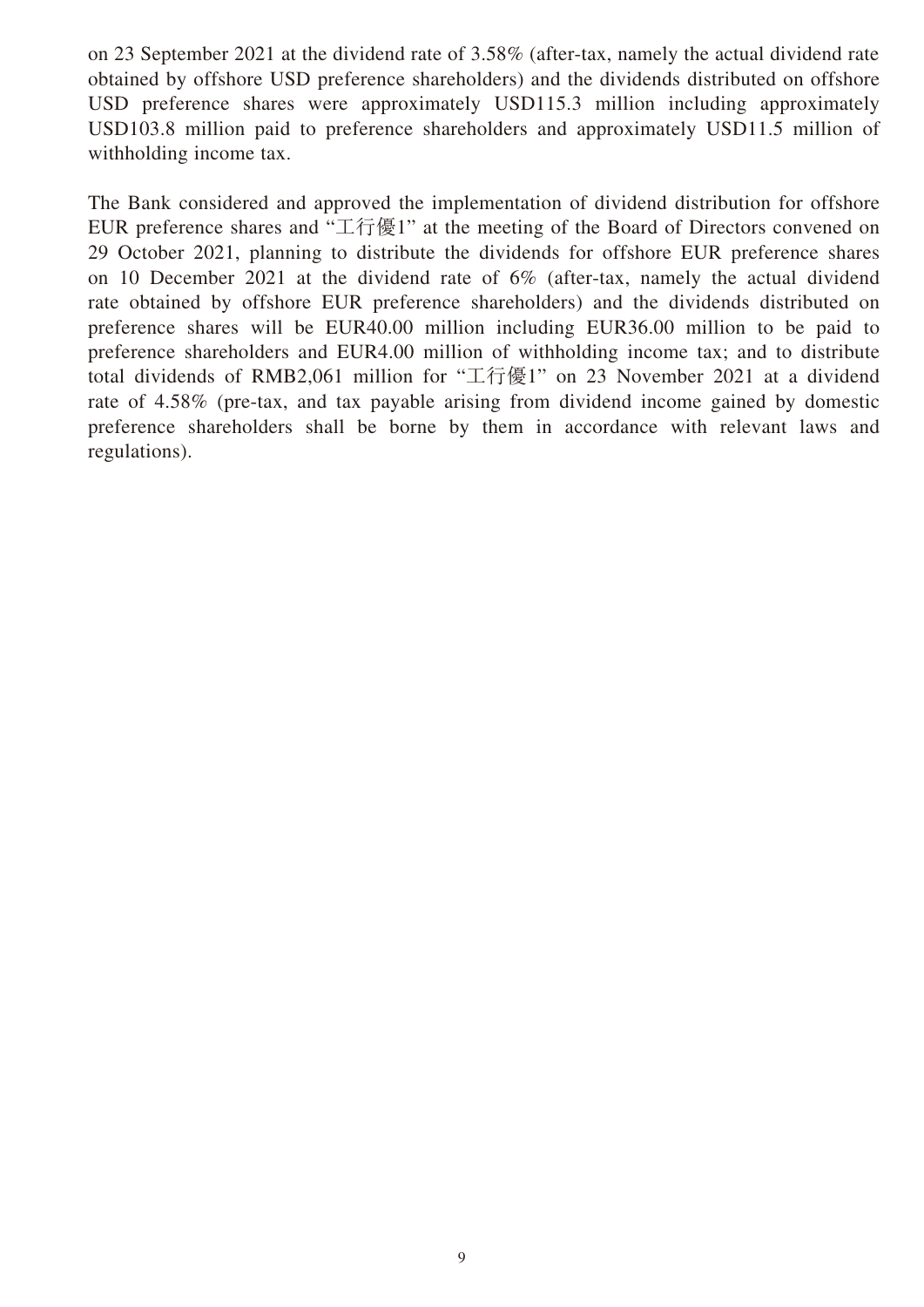# **IV. Quarterly Financial Statements Prepared based on IFRSs**

## **Industrial and Commercial Bank of China Limited**

**Consolidated Statements of Profit or Loss — Based on IFRSs**

#### **For the nine months ended 30 September 2021**

|                                                   | Three months | Nine months  | Three months | Nine months  |
|---------------------------------------------------|--------------|--------------|--------------|--------------|
|                                                   | ended        | ended        | ended        | ended        |
|                                                   | 30 September | 30 September | 30 September | 30 September |
|                                                   | 2021         | 2021         | 2020         | 2020         |
|                                                   | (Unaudited)  | (Unaudited)  | (Unaudited)  | (Unaudited)  |
| Interest income                                   | 294,669      | 858,471      | 273,833      | 816,965      |
| Interest expense                                  | (119, 814)   | (347, 323)   | (110, 933)   | (334, 174)   |
| <b>NET INTEREST INCOME</b>                        | 174,855      | 511,148      | 162,900      | 482,791      |
| Fee and commission income                         | 33,194       | 116,426      | 33,760       | 115,967      |
| Fee and commission expense                        | (3,850)      | (11, 139)    | (4,321)      | (10,970)     |
| NET FEE AND COMMISSION INCOME                     | 29,344       | 105,287      | 29,439       | 104,997      |
| Net trading income/(expense)                      | 1,864        | 7,911        | 233          | (1,402)      |
| Net gain on financial investments                 | 8,284        | 11,236       | 2,575        | 10,562       |
| Other operating income, net                       | 3,142        | 8,313        | 2,754        | 3,299        |
| <b>OPERATING INCOME</b>                           | 217,489      | 643,895      | 197,901      | 600,247      |
| Operating expenses                                | (54,902)     | (149, 893)   | (49,230)     | (137, 155)   |
| Impairment losses on assets                       | (54, 771)    | (179, 318)   | (54, 274)    | (179, 730)   |
| <b>OPERATING PROFIT</b>                           | 107,816      | 314,684      | 94,397       | 283,362      |
| Share of profits of associates and joint ventures | 631          | 1,833        | 378          | 764          |
| PROFIT BEFORE TAXATION                            | 108,447      | 316,517      | 94,775       | 284,126      |
| Income tax expense                                | (19, 626)    | (63, 187)    | (14, 398)    | (53, 953)    |
| PROFIT FOR THE PERIOD                             | 88,821       | 253,330      | 80,377       | 230,173      |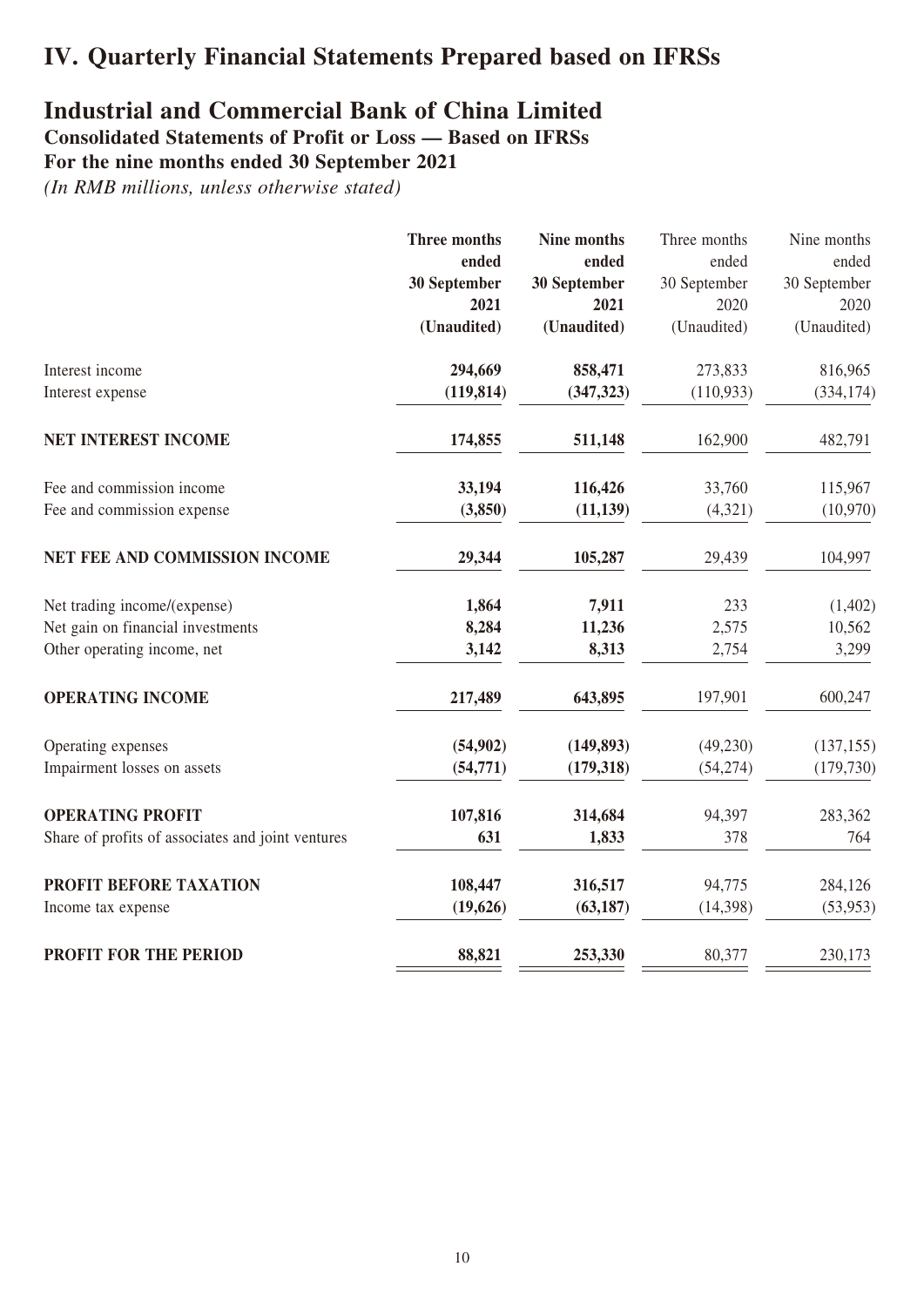## **Industrial and Commercial Bank of China Limited Consolidated Statements of Profit or Loss — Based on IFRSs (continued)**

### **For the nine months ended 30 September 2021**

|                                      | <b>Three months</b> | Nine months  | Three months | Nine months  |
|--------------------------------------|---------------------|--------------|--------------|--------------|
|                                      | ended               | ended        | ended        | ended        |
|                                      | 30 September        | 30 September | 30 September | 30 September |
|                                      | 2021                | 2021         | 2020         | 2020         |
|                                      | (Unaudited)         | (Unaudited)  | (Unaudited)  | (Unaudited)  |
| Attributable to:                     |                     |              |              |              |
| Equity holders of the parent company | 88,348              | 251,821      | 79,885       | 228,675      |
| Non-controlling interests            | 473                 | 1,509        | 492          | 1,498        |
| Profit for the period                | 88,821              | 253,330      | 80,377       | 230,173      |
| <b>EARNINGS PER SHARE</b>            |                     |              |              |              |
| — Basic (RMB Yuan)                   | 0.23                | 0.69         | 0.22         | 0.64         |
| — Diluted ( $RMBYuan$ )              | 0.23                | 0.69         | 0.22         | 0.64         |

| <b>Chen Siging</b> | Liao Lin             | Liu Yagan                      |
|--------------------|----------------------|--------------------------------|
| Chairman           | <i>Vice Chairman</i> | General Manager of the Finance |
|                    | and President        | and Accounting Department      |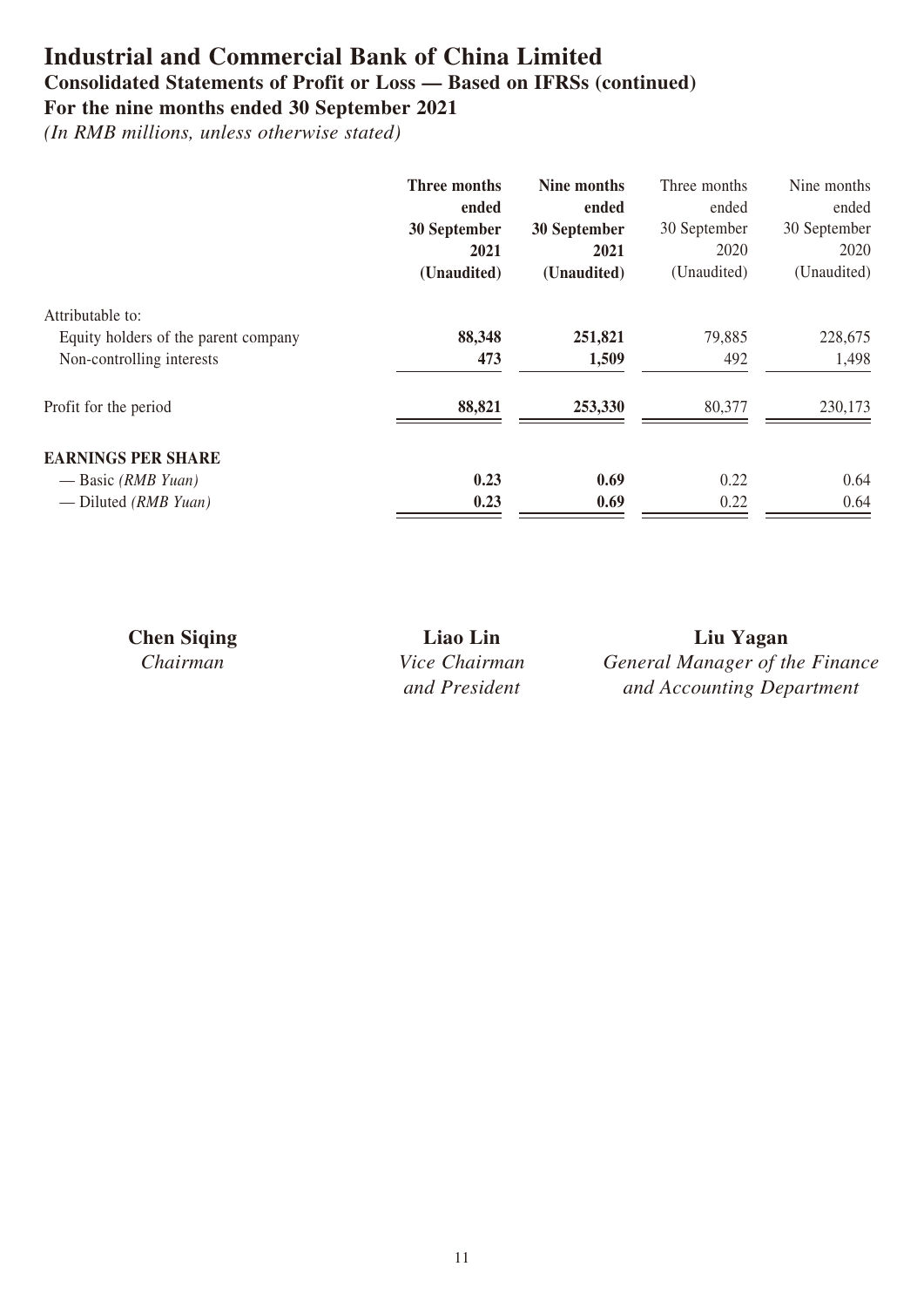## **Industrial and Commercial Bank of China Limited Consolidated Statements of Profit or Loss and Other Comprehensive Income — Based on IFRSs For the nine months ended 30 September 2021**

*(In RMB millions, unless otherwise stated)*

|                                                                                                                  | Three months         | Nine months          | Three months         | Nine months          |
|------------------------------------------------------------------------------------------------------------------|----------------------|----------------------|----------------------|----------------------|
|                                                                                                                  | ended                | ended                | ended                | ended                |
|                                                                                                                  | 30 September<br>2021 | 30 September<br>2021 | 30 September<br>2020 | 30 September<br>2020 |
|                                                                                                                  | (Unaudited)          | (Unaudited)          | (Unaudited)          | (Unaudited)          |
| Profit for the period                                                                                            | 88,821               | 253,330              | 80,377               | 230,173              |
| Other comprehensive income (after tax, net):                                                                     |                      |                      |                      |                      |
| I. Items that will not be reclassified to profit or loss:                                                        |                      |                      |                      |                      |
| Changes in fair value of equity instruments<br>(i)<br>designated as at fair value through                        |                      |                      |                      |                      |
| other comprehensive income<br>(ii) Other comprehensive income recognised                                         | 344                  | 1,337                | (722)                | (944)                |
| under equity method                                                                                              |                      | 2                    |                      | (13)                 |
| (iii) Other                                                                                                      | 6                    | 7                    | (3)                  | $\overline{0}$       |
| II. Items that may be reclassified subsequently<br>to profit or loss:                                            |                      |                      |                      |                      |
| Changes in fair value of debt instruments<br>(i)<br>measured at fair value through<br>other comprehensive income | 3,393                | 2,411                | (8,126)              | (6,083)              |
| (ii) Credit losses of debt instruments measured<br>at fair value through other                                   |                      |                      |                      |                      |
| comprehensive income                                                                                             | 507                  | 1,161                | (385)                | 654                  |
| (iii) Reserve from cash flow hedging instruments<br>(iv) Other comprehensive income recognised                   | (191)                | 708                  | 222                  | (647)                |
| under equity method                                                                                              | 385                  | 287                  | (311)                | 764                  |
| (v) Foreign currency translation differences                                                                     | (2, 382)             | (6, 471)             | (9,625)              | (12,160)             |
| (vi) Other                                                                                                       | 67                   | 450                  | 858                  | 430                  |
| Subtotal of other comprehensive income                                                                           |                      |                      |                      |                      |
| for the period                                                                                                   | 2,129                | (108)                | (18,092)             | (17,999)             |
| Total comprehensive income for the period                                                                        | 90,950               | 253,222              | 62,285               | 212,174              |
| Total comprehensive income attributable to:                                                                      |                      |                      |                      |                      |
| Equity holders of the parent company                                                                             | 90,387               | 251,587              | 62,226               | 211,076              |
| Non-controlling interests                                                                                        | 563                  | 1,635                | 59                   | 1,098                |
|                                                                                                                  |                      |                      |                      |                      |

| <b>Chen Siging</b> | Liao Lin      |
|--------------------|---------------|
| Chairman           | Vice Chairman |
|                    | and President |

**Chen Siqing Liao Lin Liu Yagan** *General Manager of the Finance and Accounting Department*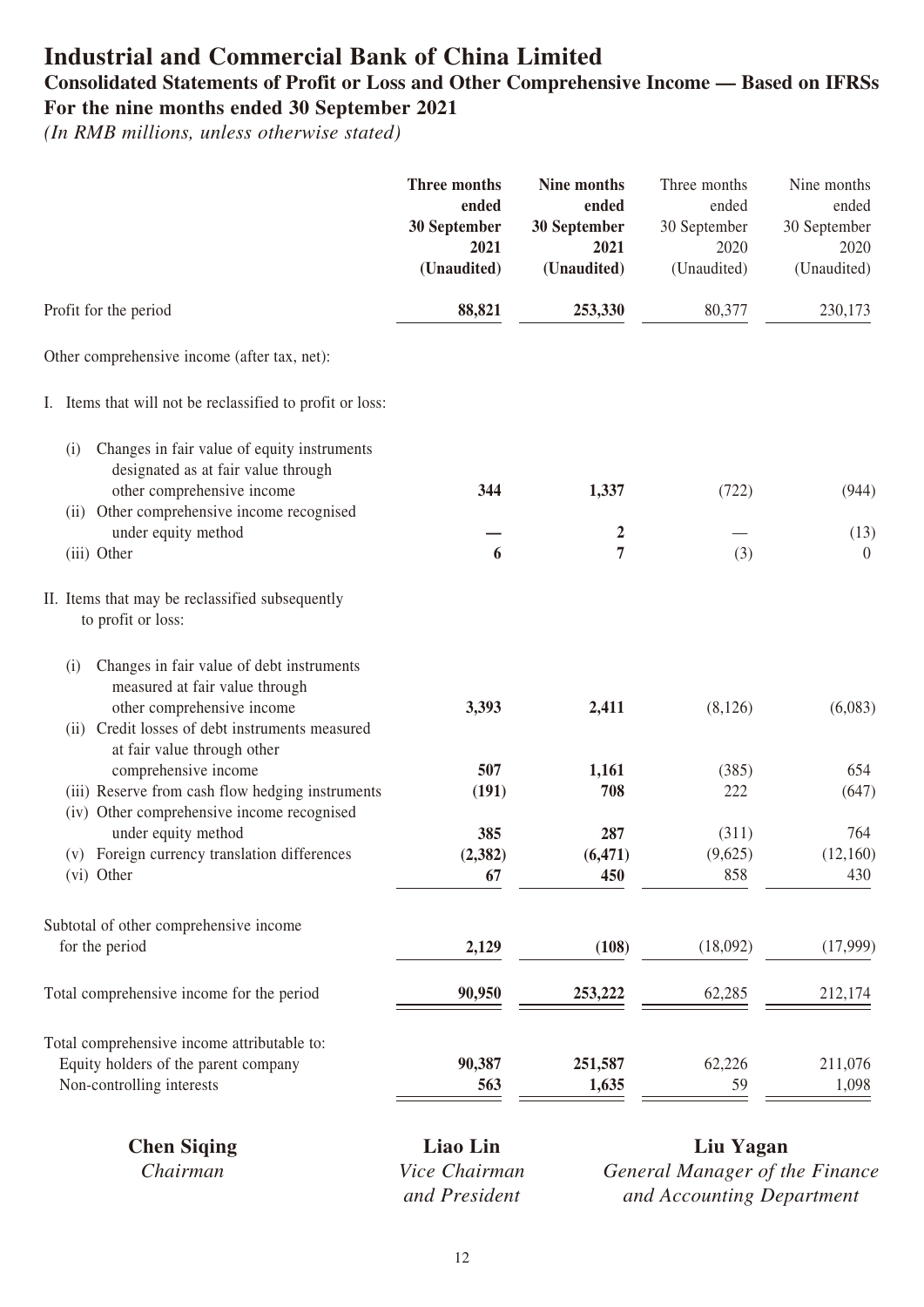## **Industrial and Commercial Bank of China Limited Consolidated Statement of Financial Position — Based on IFRSs 30 September 2021**

|                                                    | <b>30 September</b> | 31 December  |
|----------------------------------------------------|---------------------|--------------|
|                                                    | 2021                | 2020         |
|                                                    | (Unaudited)         | (Audited)    |
| <b>ASSETS:</b>                                     |                     |              |
| Cash and balances with central banks               | 3,626,809           | 3,537,795    |
| Due from banks and other financial institutions    | 897,124             | 1,081,897    |
| Derivative financial assets                        | 92,020              | 134,155      |
| Reverse repurchase agreements                      | 853,923             | 739,288      |
| Loans and advances to customers                    | 19,863,468          | 18,136,328   |
| <b>Financial investments</b>                       | 9,010,416           | 8,591,139    |
| — Financial investments measured at fair value     |                     |              |
| through profit or loss                             | 634,839             | 784,483      |
| — Financial investments measured at fair value     |                     |              |
| through other comprehensive income                 | 1,569,435           | 1,540,988    |
| - Financial investments measured at amortised cost | 6,806,142           | 6,265,668    |
| Investments in associates and joint ventures       | 42,143              | 41,206       |
| Property and equipment                             | 282,604             | 286,279      |
| Deferred income tax assets                         | 79,948              | 67,713       |
| Other assets                                       | 649,611             | 729,258      |
| <b>TOTAL ASSETS</b>                                | 35,398,066          | 33, 345, 058 |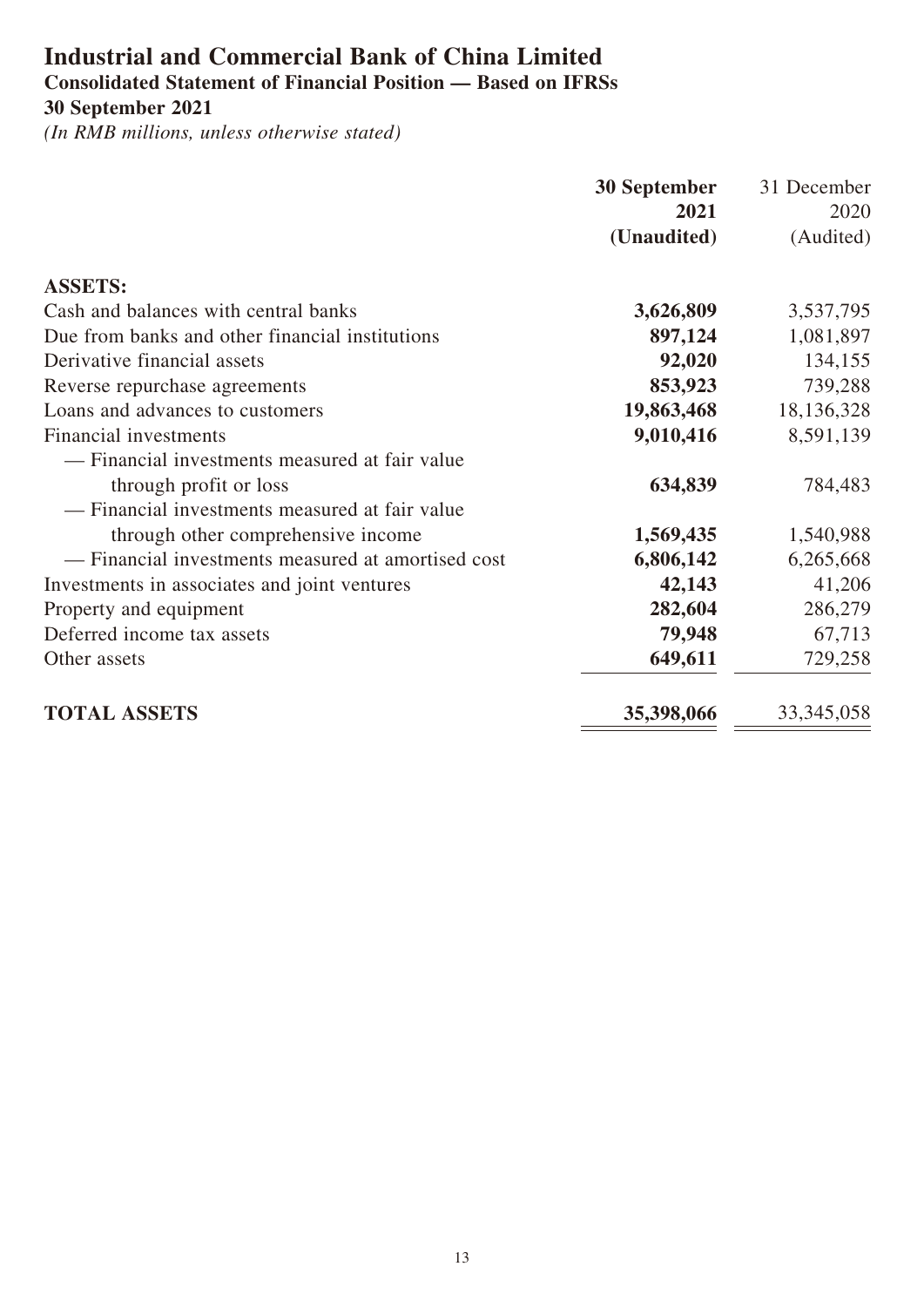# **Industrial and Commercial Bank of China Limited**

**Consolidated Statement of Financial Position — Based on IFRSs (continued) 30 September 2021**

|                                                             | <b>30 September</b> | 31 December  |
|-------------------------------------------------------------|---------------------|--------------|
|                                                             | 2021                | 2020         |
|                                                             | (Unaudited)         | (Audited)    |
| <b>LIABILITIES:</b>                                         |                     |              |
| Due to central banks                                        | 24,724              | 54,974       |
| Financial liabilities designated as at fair value through   |                     |              |
| profit or loss                                              | 88,419              | 87,938       |
| Derivative financial liabilities                            | 74,320              | 140,973      |
| Due to banks and other financial institutions               | 2,988,517           | 2,784,259    |
| Repurchase agreements                                       | 361,937             | 293,434      |
| Certificates of deposit                                     | 268,197             | 335,676      |
| Due to customers                                            | 26,841,575          | 25, 134, 726 |
| Income tax payable                                          | 83,924              | 89,785       |
| Deferred income tax liabilities                             | 4,588               | 2,881        |
| Debt securities issued                                      | 781,421             | 798,127      |
| Other liabilities                                           | 717,159             | 712,770      |
| <b>TOTAL LIABILITIES</b>                                    | 32,234,781          | 30,435,543   |
| <b>EQUITY:</b>                                              |                     |              |
| Equity attributable to equity holders of the parent company |                     |              |
| Share capital                                               | 356,407             | 356,407      |
| Other equity instruments                                    | 328,877             | 225,819      |
| Reserves                                                    | 801,399             | 800,718      |
| Retained earnings                                           | 1,659,413           | 1,510,558    |
|                                                             | 3,146,096           | 2,893,502    |
| Non-controlling interests                                   | 17,189              | 16,013       |
| <b>TOTAL EQUITY</b>                                         | 3,163,285           | 2,909,515    |
| <b>TOTAL LIABILITIES AND EQUITY</b>                         | 35,398,066          | 33, 345, 058 |

| <b>Chen Siging</b> | Liao Lin             | Liu Yagan                      |
|--------------------|----------------------|--------------------------------|
| Chairman           | <i>Vice Chairman</i> | General Manager of the Finance |
|                    | and President        | and Accounting Department      |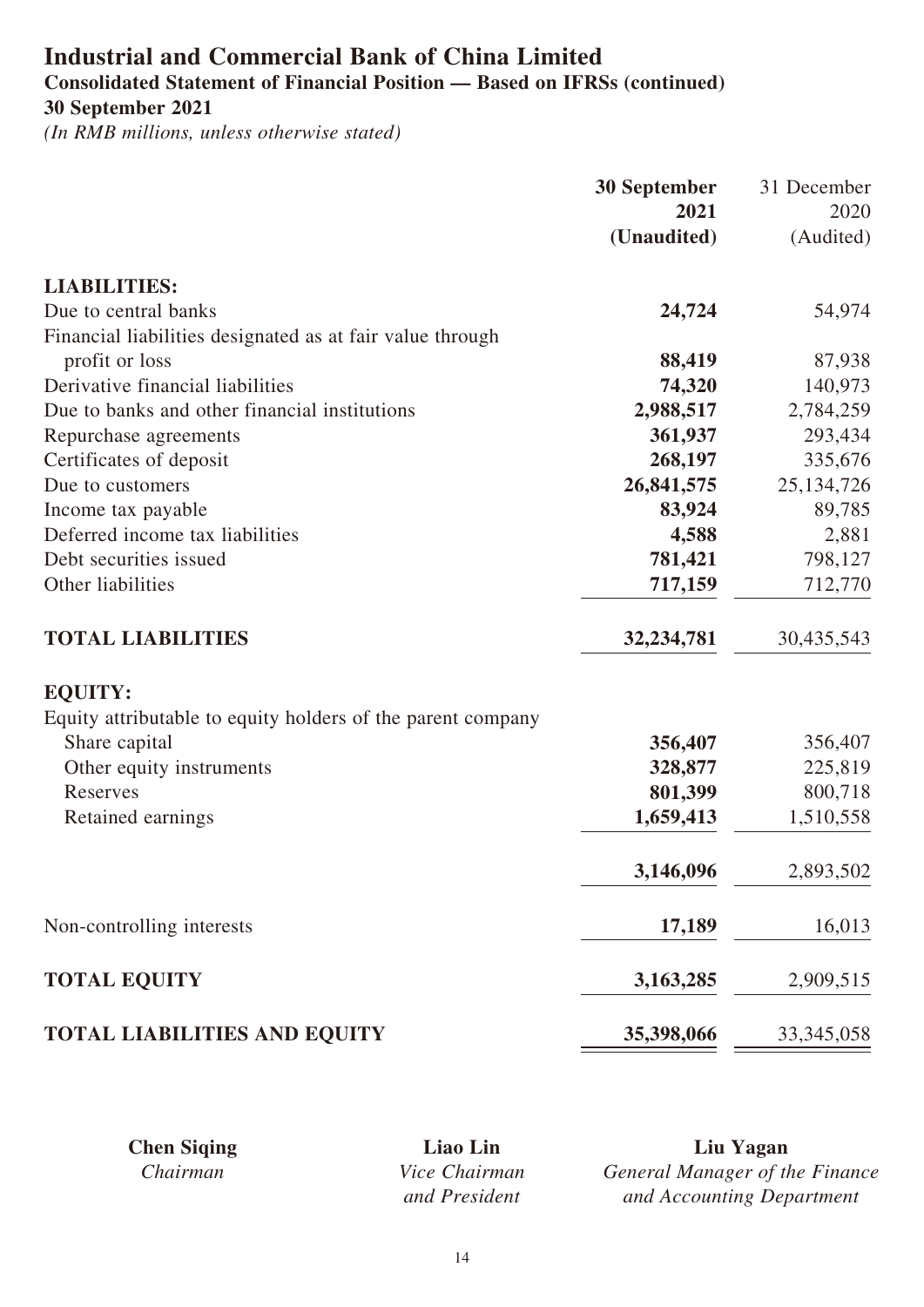# **Industrial and Commercial Bank of China Limited**

# **Consolidated Cash Flow Statement — Based on IFRSs**

**For the nine months ended 30 September 2021**

|                                                            | Nine months  | Nine months  |
|------------------------------------------------------------|--------------|--------------|
|                                                            | ended        | ended        |
|                                                            | 30 September | 30 September |
|                                                            | 2021         | 2020         |
|                                                            | (Unaudited)  | (Unaudited)  |
| <b>CASH FLOWS FROM OPERATING ACTIVITIES</b>                |              |              |
| Profit before taxation                                     | 316,517      | 284,126      |
| Adjustments for:                                           |              |              |
| Share of profits of associates and joint ventures          | (1, 833)     | (764)        |
| Depreciation                                               | 18,754       | 15,444       |
| Amortisation                                               | 2,171        | 2,458        |
| Impairment losses on assets                                | 179,318      | 179,730      |
| Unrealised loss/(gain) on foreign exchange                 | 21,586       | (8,188)      |
| Interest expense on debt securities issued                 | 20,751       | 19,197       |
| Accreted interest on impaired loans                        | (1,390)      | (1,382)      |
| Net gain on financial investments                          | (14,257)     | (7, 495)     |
| Interest income on financial investments                   | (194, 250)   | (183,040)    |
| Net gain on changes in fair value                          | (9,834)      | (8, 469)     |
| Net gain on disposal and overage of property and equipment |              |              |
| and other assets (other than repossessed assets)           | (1,139)      | (1,165)      |
| Dividend income                                            | (2,177)      | (3,095)      |
|                                                            | 334,217      | 287,357      |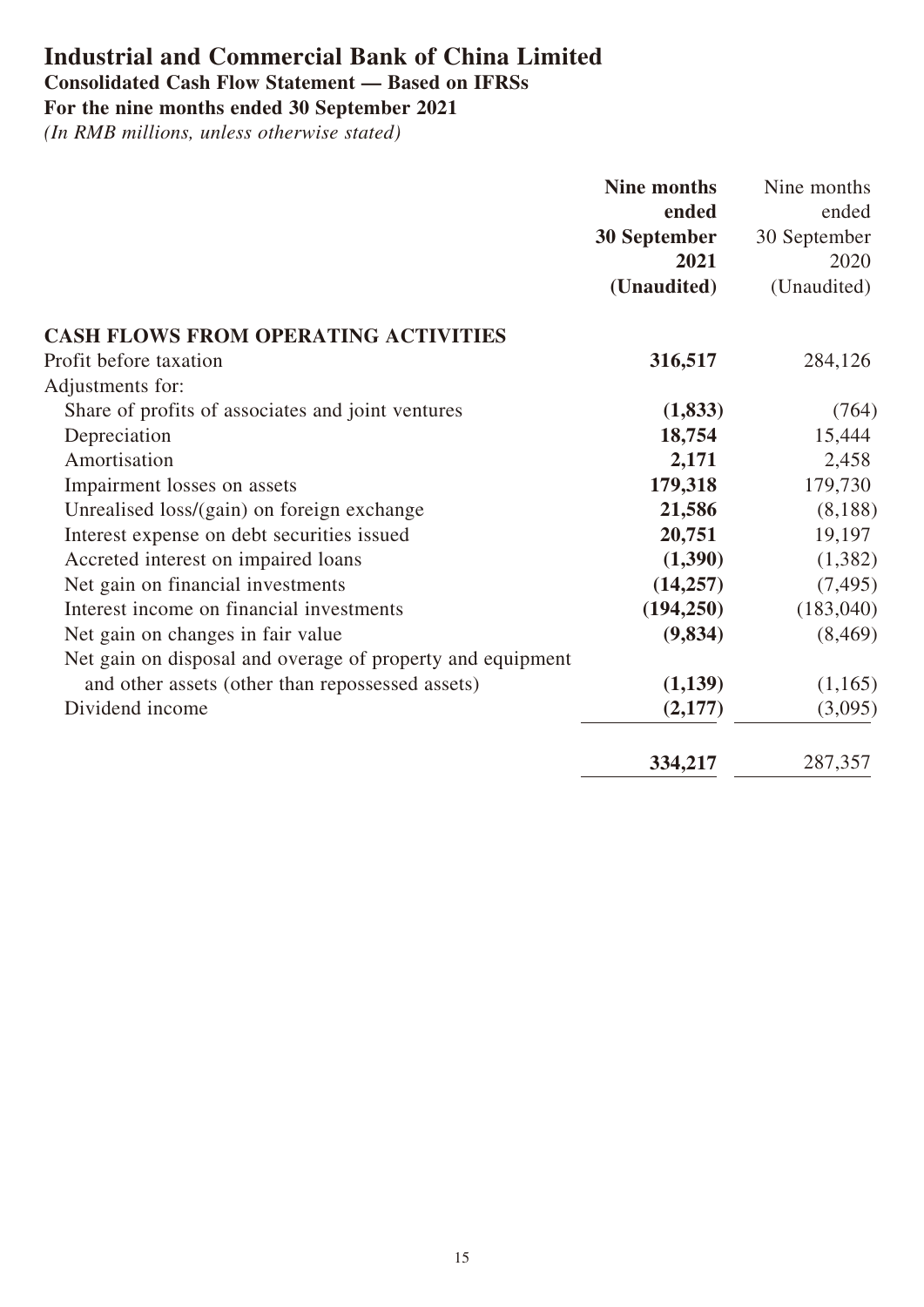# **Industrial and Commercial Bank of China Limited Consolidated Cash Flow Statement — Based on IFRSs (continued)**

**For the nine months ended 30 September 2021**

|                                                                | <b>Nine months</b>  | Nine months  |
|----------------------------------------------------------------|---------------------|--------------|
|                                                                | ended               | ended        |
|                                                                | <b>30 September</b> | 30 September |
|                                                                | 2021                | 2020         |
|                                                                | (Unaudited)         | (Unaudited)  |
| <b>CASH FLOWS FROM OPERATING ACTIVITIES</b>                    |                     |              |
| - continued:                                                   |                     |              |
| Net (increase)/decrease in operating assets:                   |                     |              |
| Due from central banks                                         | (62, 628)           | 15,406       |
| Due from banks and other financial institutions                | 420,289             | 135,492      |
| Financial assets measured at fair value through profit or loss | 127,674             | 151,347      |
| Reverse repurchase agreements                                  | 104,255             | 232,330      |
| Loans and advances to customers                                | (1,887,701)         | (1,811,398)  |
| Other assets                                                   | 11,085              | (215,692)    |
|                                                                | (1,287,026)         | (1,492,515)  |
| Net increase/(decrease) in operating liabilities:              |                     |              |
| Financial liabilities designated as at fair value through      |                     |              |
| profit or loss                                                 | 2,016               | 9,453        |
| Due to central banks                                           | (30,251)            | 55,665       |
| Due to banks and other financial institutions                  | 203,339             | 382,927      |
| Repurchase agreements                                          | 68,637              | 17,676       |
| Certificates of deposit                                        | (66,909)            | 21,692       |
| Due to customers                                               | 1,641,353           | 2,626,535    |
| Other liabilities                                              | 182,077             | 195,169      |
|                                                                | 2,000,262           | 3,309,117    |
| Net cash flows from operating activities before tax            | 1,047,453           | 2,103,959    |
| Income tax paid                                                | (81,003)            | (83,517)     |
| Net cash flows from operating activities                       | 966,450             | 2,020,442    |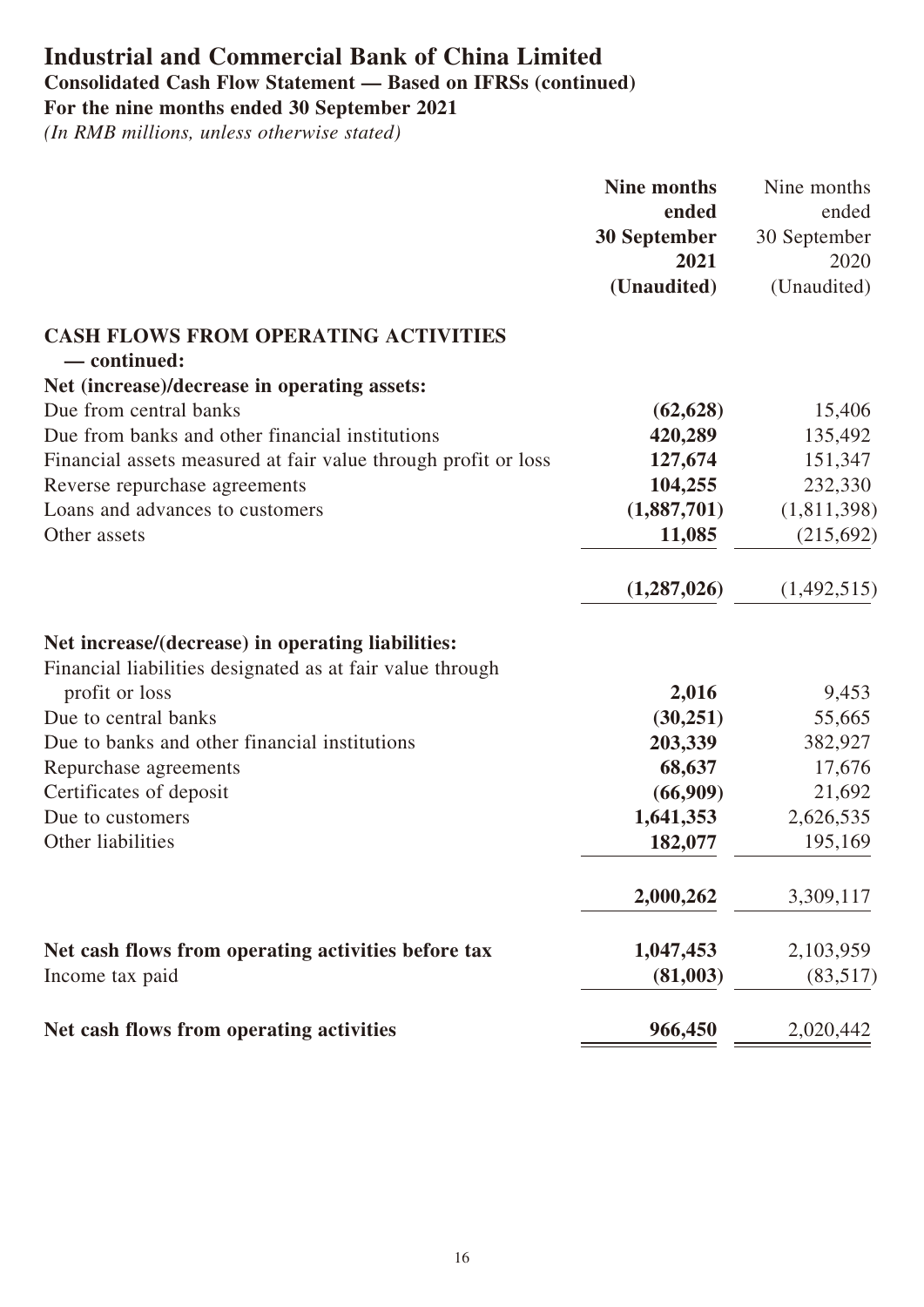#### **Industrial and Commercial Bank of China Limited Consolidated Cash Flow Statement — Based on IFRSs (continued) For the nine months ended 30 September 2021**

*(In RMB millions, unless otherwise stated)*

|                                                                                                   |          | Nine months         | Nine months         |
|---------------------------------------------------------------------------------------------------|----------|---------------------|---------------------|
|                                                                                                   |          | ended               | ended               |
|                                                                                                   |          | <b>30 September</b> | 30 September        |
|                                                                                                   |          | 2021<br>(Unaudited) | 2020<br>(Unaudited) |
|                                                                                                   |          |                     |                     |
| <b>CASH FLOWS FROM INVESTING ACTIVITIES</b>                                                       |          |                     |                     |
| Purchases of property and equipment and other assets                                              |          | (14,762)            | (15, 424)           |
| Proceeds from disposal of property and equipment and other                                        |          |                     |                     |
| assets (other than repossessed assets)                                                            |          | 2,600               | 1,903               |
| Purchases of financial investments                                                                |          | (2,489,922)         | (2,586,457)         |
| Proceeds from sale and redemption of financial investments                                        |          | 1,852,349           | 1,410,648           |
| Investments in associates and joint ventures                                                      |          | (936)               | (11,697)            |
| Proceeds from disposal of associates and joint ventures                                           |          |                     | 179                 |
| Investment return received                                                                        |          | 220,505             | 194,533             |
| Net cash flows from investing activities                                                          |          | (430, 166)          | (1,006,315)         |
|                                                                                                   |          |                     |                     |
| <b>CASH FLOWS FROM FINANCING ACTIVITIES</b><br>Proceeds from issuance of other equity instruments |          | 109,734             | 19,716              |
| Proceeds from issuance of debt securities                                                         |          | 606,750             | 726,031             |
| Interest paid on debt securities                                                                  |          | (15,716)            | (16,246)            |
| Repayment of debt securities                                                                      |          | (621, 694)          | (658, 337)          |
| Cash payment for redemption of other equity instruments                                           |          | (6,676)             |                     |
| Acquisition of non-controlling interests                                                          |          |                     | (1,279)             |
| Dividends paid on ordinary shares                                                                 |          | (94, 804)           | (93, 664)           |
| Dividends or interest paid to other equity instrument holders                                     |          | (7, 247)            | (6,500)             |
| Dividends paid to non-controlling shareholders                                                    |          | (459)               | (337)               |
| Cash payment for other financing activities                                                       |          | (6, 457)            | (4,372)             |
| Net cash flows from financing activities                                                          |          | (36, 569)           | (34,988)            |
| NET INCREASE IN CASH AND CASH EQUIVALENTS                                                         |          | 499,715             | 979,139             |
| Cash and cash equivalents at beginning of the period                                              |          | 1,791,122           | 1,450,413           |
| Effect of exchange rate changes on cash and cash equivalents                                      |          | (17, 197)           | (13,882)            |
| CASH AND CASH EQUIVALENTS AT END OF<br><b>THE PERIOD</b>                                          |          | 2,273,640           | 2,415,670           |
|                                                                                                   |          |                     |                     |
| <b>NET CASH FLOWS FROM OPERATING ACTIVITIES</b><br><b>INCLUDE:</b>                                |          |                     |                     |
| Interest received                                                                                 |          | 693,173             | 653,341             |
| Interest paid                                                                                     |          | (262, 647)          | (306, 157)          |
| <b>Chen Siqing</b>                                                                                | Liao Lin |                     | Liu Yagan           |

*Chairman Vice Chairman and President*

*General Manager of the Finance and Accounting Department*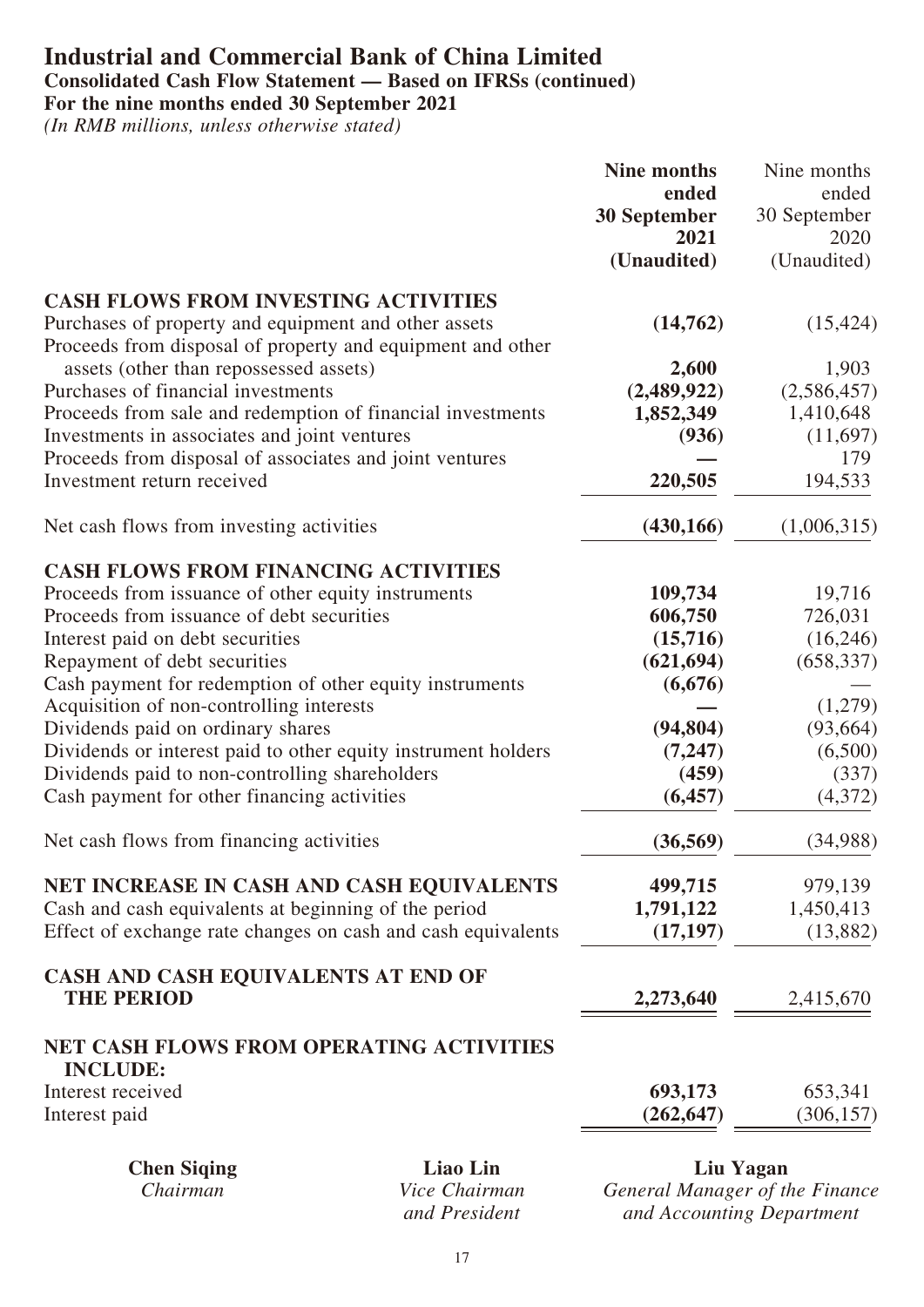## **V. Release of Quarterly Report**

The report will be published simultaneously on the "HKEXnews" website of Hong Kong Exchanges and Clearing Limited (www.hkexnews.hk) and the website of the Bank (www.icbc-ltd.com). The quarterly report prepared in accordance with PRC GAAP will also be published simultaneously on the website of the Shanghai Stock Exchange (www.sse.com.cn) and the website of the Bank (www.icbc-ltd.com).

This report is prepared in both Chinese and English. In case of any discrepancy between the two versions, the Chinese version shall prevail.

#### **By Order of The Board of Directors of Industrial and Commercial Bank of China Limited**

Beijing, China 29 October 2021

*As at the date of this announcement, the Board of Directors comprises Mr. CHEN Siqing, Mr. LIAO Lin and Mr. WANG Jingwu as executive directors, Mr. LU Yongzhen, Mr. ZHENG Fuqing, Mr. FENG Weidong, Ms. CAO Liqun and Ms. CHEN Yifang as non-executive directors, Mr. Anthony Francis NEOH, Mr. YANG Siu Shun, Mr. SHEN Si, Mr. Nout WELLINK and Mr. Fred Zuliu HU as independent non-executive directors.*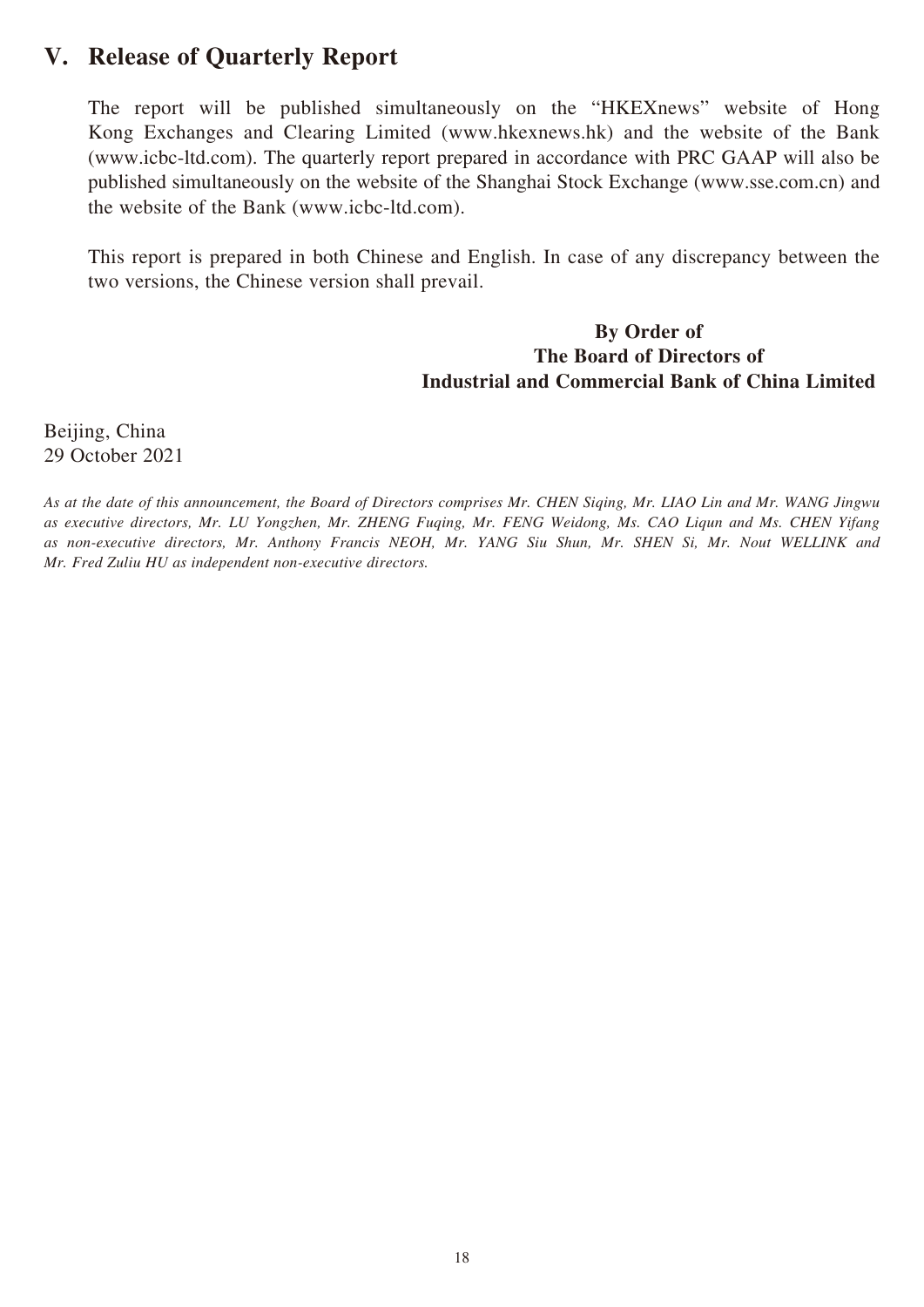## **Appendix Capital Adequacy Ratio, Leverage Ratio and Liquidity Coverage Ratio**

**i. Capital adequacy ratio calculated as per the Regulation Governing Capital of Commercial Banks (Provisional)**

|                                    | 30 September 2021 |               | 31 December 2020 |           |
|------------------------------------|-------------------|---------------|------------------|-----------|
|                                    |                   | <b>Parent</b> |                  | Parent    |
| <b>Item</b>                        | Group             | Company       | Group            | Company   |
| Net core tier 1 capital            | 2,802,489         | 2,530,886     | 2,653,002        | 2,404,030 |
| Net tier 1 capital                 | 3,132,095         | 2,835,737     | 2,872,792        | 2,605,594 |
| Net capital base                   | 3,722,022         | 3,409,245     | 3,396,186        | 3,114,878 |
| Core tier 1 capital adequacy ratio | 13.14%            | $13.03\%$     | 13.18%           | 13.14%    |
| Tier 1 capital adequacy ratio      | 14.68%            | 14.60%        | 14.28%           | 14.24%    |
| Capital adequacy ratio             | $17.45\%$         | $17.55\%$     | 16.88%           | 17.02%    |

*In RMB millions, except for percentages*

**ii. Leverage ratio disclosed as per the Administrative Measures for Leverage Ratio of Commercial Banks (Revised)**

*In RMB millions, except for percentages*

|                                                         | 30 September | 30 June      | 31 March   | 31 December |
|---------------------------------------------------------|--------------|--------------|------------|-------------|
| <b>Item</b>                                             | 2021         | 2021         | 2021       | 2020        |
| Net tier 1 capital                                      | 3,132,095    | 3,009,641    | 2,956,971  | 2,872,792   |
| Balance of adjusted on- and off-balance<br>sheet assets | 37,682,357   | 37, 370, 525 | 36,423,221 | 35,300,338  |
| Leverage ratio                                          | $8.31\%$     | 8.05%        | 8.12%      | $8.14 \%$   |